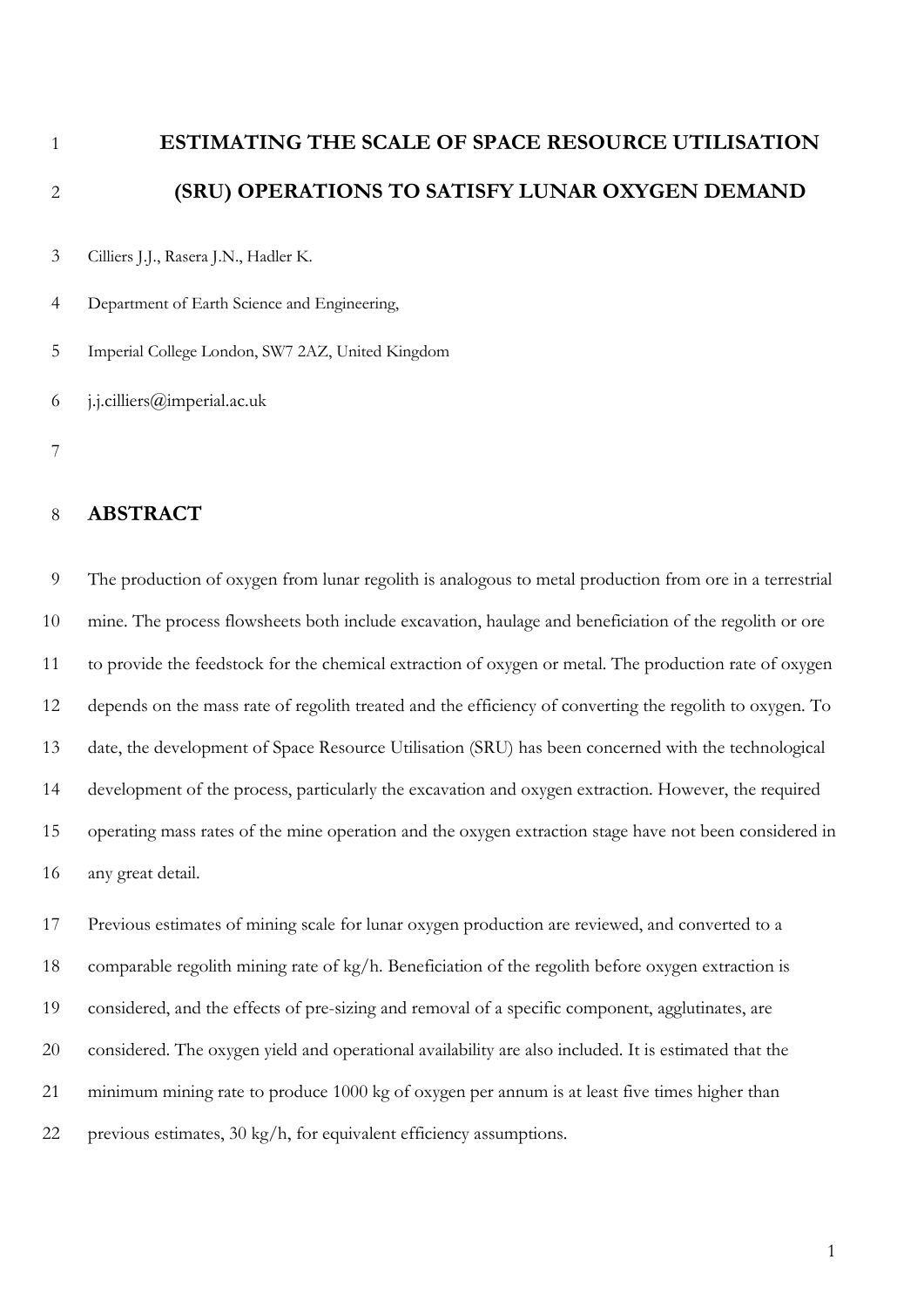Monte-Carlo simulations were performed for statistical confidence in the estimates of the mining mass 24 rate and the required oxygen extraction feedstock rate. To be 95% confident that the 1000 kg/y  $O_2$  will be met, the designed mining rate should be at least 65 kg/h, and the beneficiated feedstock rate 16 kg/h.

 This study has revised and increased the estimate of the lunar regolith mining scale required for the production of a given amount of oxygen. It has also estimated the mass rate of feedstock required for oxygen extraction, if the regolith is first beneficiated.

The findings have a significant impact on the practical implementation of lunar mining and oxygen

extraction, particularly the process design and whether the operation will be by batch- or continuous

processing. The mass scale and beneficiation approaches bring terrestrial mining and processing

concepts to SRU, and for the first time estimates the effect that regolith beneficiation and uncertainty

have on the estimated scale of both the mining and extraction operations.

*Keywords: Space resources, space mining, SRU, ISRU, lunar mining scale, Moon feedstock tonnage*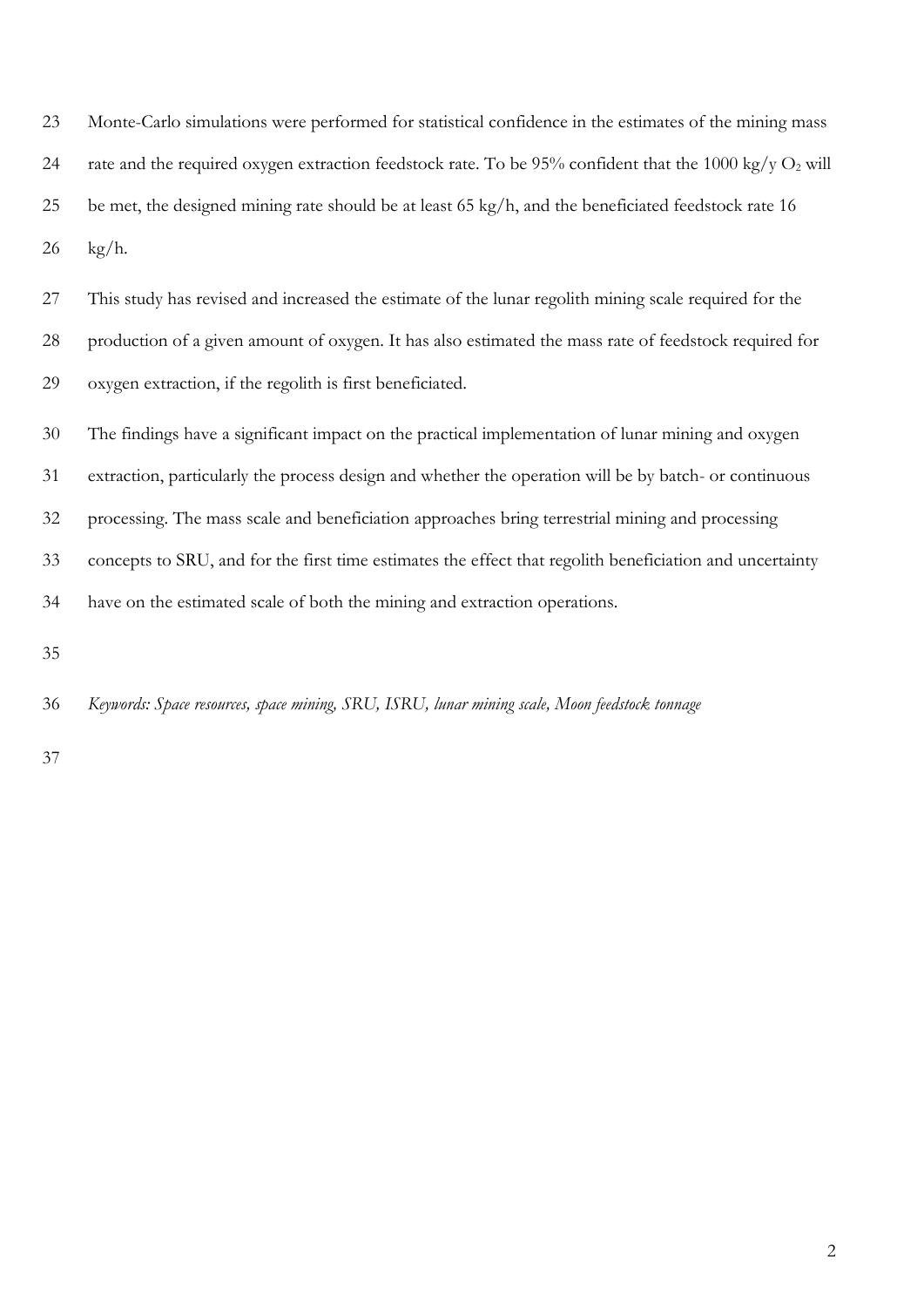### **1 INTRODUCTION**

 Lunar SRU was proposed by Carr (1963) during the Apollo era as a way to reduce launch mass and the dependency on Earth. Research in this field peaked first in the early 1970s at the height of the Apollo programme, and then again in the early 2000s following the announcement of the (now defunct) Constellation Program. With the recent advent of space privatisation and investment, and NASA's commitment to return astronauts to the Moon by 2024 (NASA, 2019), SRU is once again coming to the forefront of space sector research and development.

 The commodities of interest are oxygen and water, both of which have numerous economic and technological applications. In a recent and comprehensive report, Kornuta et al. (2019) estimated that 47 the demand for lunar water could be as much as t/y, including water required on the lunar surface 48 (150 t/y), for fuelling missions to Mars (180 t/y) and for transporting propellant to LEO (1880 t/y). 49 Furthermore, it is reported that 1000 kg  $O_2$  will be required per year for life-support purposes on the Moon (Lee, Oryshchyn et al. 2013). In order to design suitable technologies and processes for producing a given target quantity of oxygen, the scale of the regolith mining and oxygen extraction operations must be established.

 While the use- and business cases for lunar SRU have been well-considered, the scale of mining operations required to produce the projected amount of oxygen (1000 kg/y, following Lee, Oryshchyn et al., 2013) has received less attention. The scale of operations is critical as this defines the technology and scheduling requirements of the whole process, for example whether to operate on a continuous basis or a batch basis.

58 To estimate the scale to produce a specified target of 1000 kg/y of  $O_2$ , the efficiency of the reduction reactor must be taken into account, in addition to possible upstream beneficiation of the regolith into a more efficient oxygen extraction feedstock. These mass rate estimations are standard mass balancing procedures carried out in terrestrial mining operations.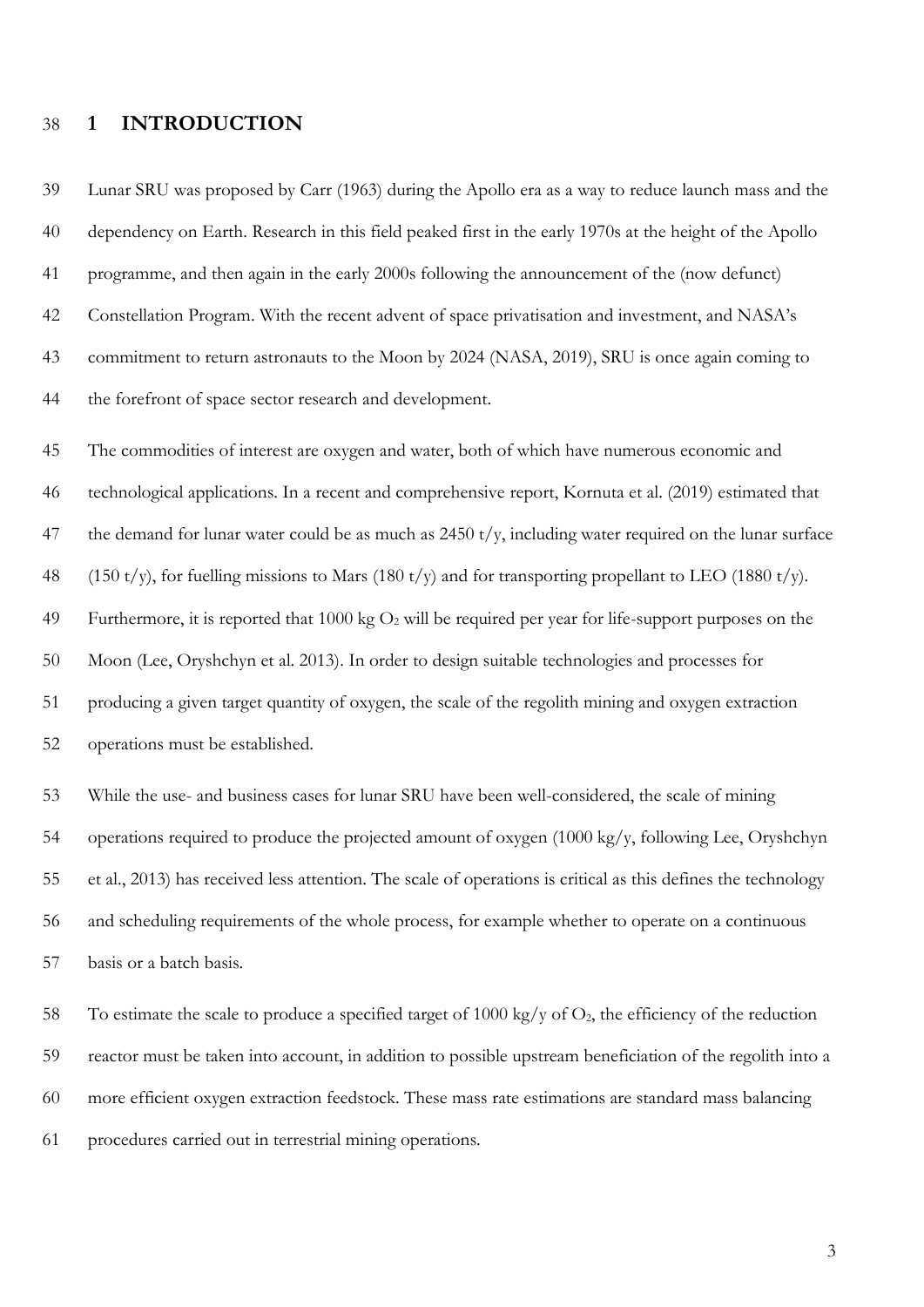### **1.1 Mine Operations**

 The extraction of space resources follows the same basic flowsheet as that of terrestrial mineral extraction. This is shown in [Figure 1.](#page-3-0) In terrestrial mining, the operations are mining, beneficiation (mineral processing) and smelting. Beneficiation is the process in which particles in a feedstock (ore or regolith) are separated based on some material property, including size, density, conductivity, magnetism and surface chemistry.







#### <span id="page-3-0"></span>**Figure 1: Universal flowsheet for SRU processes, from Hadler et al. (2019)**

 There are several, critical, differences between terrestrial operations and those for space resources, namely the environmental differences (low gravity, vacuum and no available water for transport and separation of particles), fault tolerance levels and system design. On Earth, processing operations are overseen by teams of operators, to resolve frequent interruptions in operation caused by the handling of large streams of slurry with variable feed properties. The flowsheets are typically complex, to enable one, or several, products to be produced to a target specification. For space resources, reliability and process simplicity must be taken into account, in addition to process optimisation.

### **1.2 Oxygen Production from Lunar Regolith**

 While over 20 technologies have been proposed for this step (Taylor and Carrier, 1993), the four main 80 contenders being considered by NASA and ESA are (in order of increasing oxygen yield): Hydrogen 81 reduction of ilmenite (<2% yield; Lee, 2013); carbothermal reduction of silicates and iron oxides 82 (~10% yield; Muscatello and Gustafson, 2010); molten regolith electrolysis (estimated to be 20-40%) yield, Schreiner, 2015); and, molten salt electrolysis, also known as the FFC Cambridge process (up to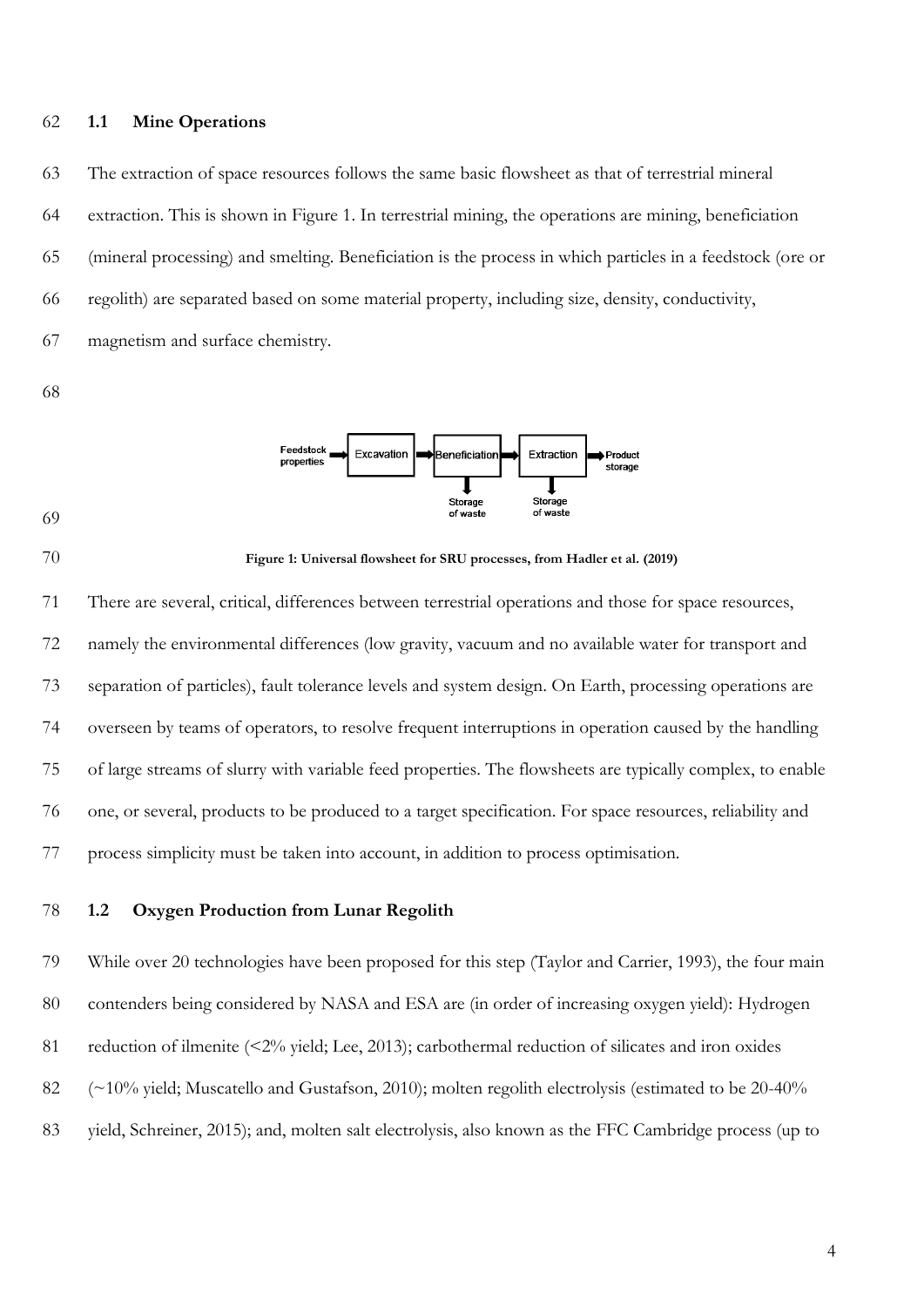- 84 100% recovery; Schwandt et al., 2012). Of these technologies, hydrogen reduction has received the most attention, and its working principles are well-characterised.
- The hydrogen reduction of regolith is primarily dependent on the ilmenite content (Schwandt et al.,
- 2012), according to the following reactions:

$$
FeTiO3 + H2 \rightarrow Fe + TiO2 + H2O
$$
\n
$$
\tag{1}
$$

$$
H_2O \to H_2 + 0.5O_2 \tag{2}
$$

 While the FeO component of ilmenite is preferentially reduced, oxygen can also be extracted (with varying efficiencies) by the reduction of TiO2, plagioclase, olivine and pyroclastic glasses (Chambers et al., 1995).

 Each hydrogen reduction reactor has been designed to operate with an ideal feed. There is, however, comparatively little research on how these feeds would actually be produced in situ, and how this would feed into the reactor. For example, a design patented by Gibson and Knudson (1996) requires a feed comprising 80-90 wt% ilmenite and ferrous agglutinates, sized to 20-200 µm, in order to operate at the highest oxygen production efficiency. While they do discuss the needs and requirements for magnetic, electrostatic and size separation steps, such technology has yet to be developed for lunar applications.

### **1.3 Regolith Variability**

 Lunar regolith contains around 40% oxygen, however this is bound in minerals. Of the minerals on the 99 Moon, ilmenite (FeTiO<sub>3</sub>) is one of the most attractive for SRU applications, as it is relatively abundant, 100 easily processed and has a high oxygen yield (Chambers et al., 1995). The maximum mass of  $O_2$  that can be produced for 1 kg of ilmenite is 105 g by stoichiometry; a theoretical maximum yield of 10.5%.

- Two of the most significant uncertainties in the SRU flowsheet are the material properties and the
- spatial variability of the regolith. According to Schreiner, Dominguez et al. (2016), this has impeded the
- rigorous engineering design of reactors, transport mechanisms and excavation technologies. They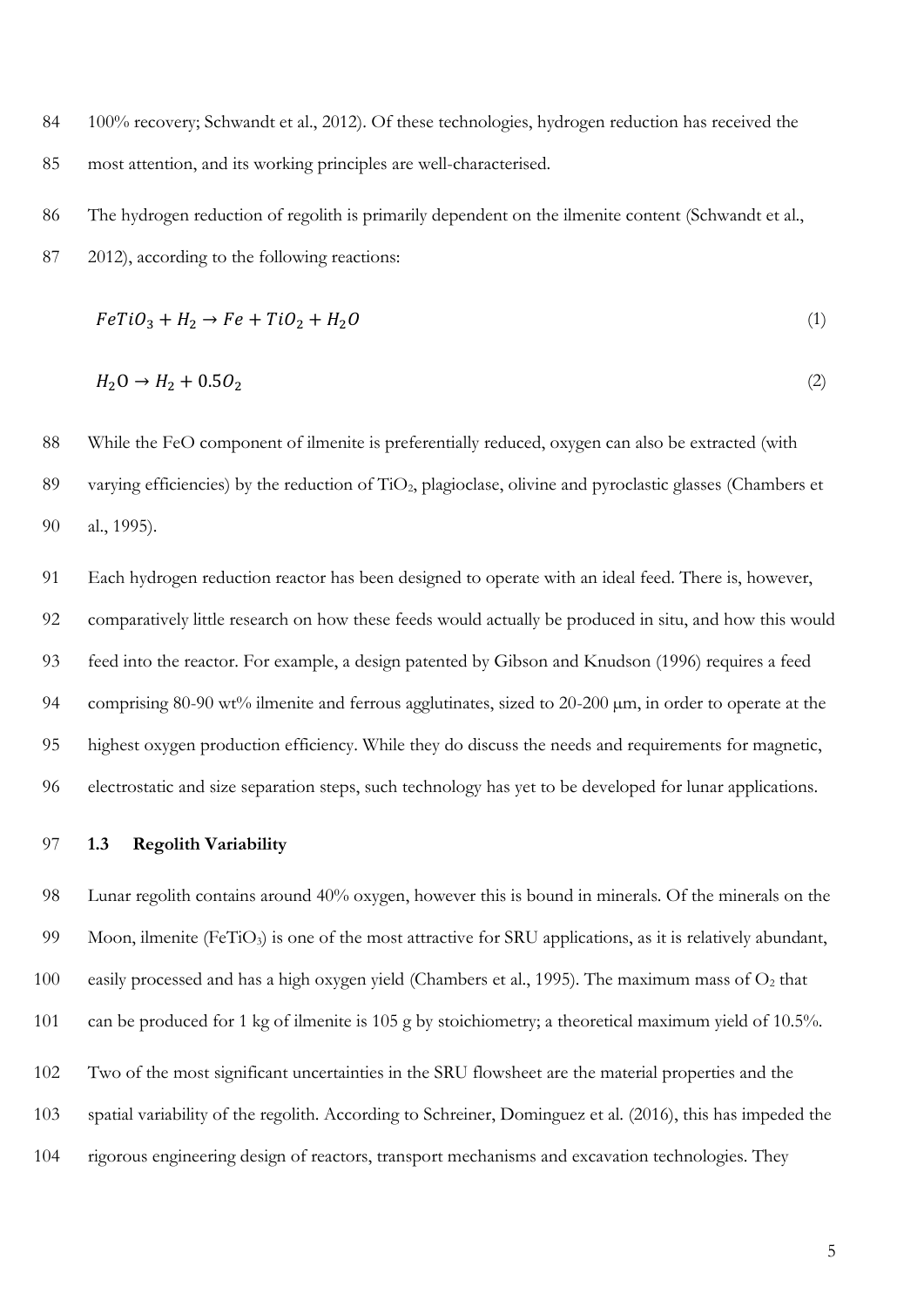105 collated thermo-physical properties of regolith, reporting average contents of TiO<sub>2</sub> of 8.5% for high-Ti 106 Mare, 2.9% TiO<sup>2</sup> for low-Ti Mare and 0.5% for Highlands regolith. The Highlands regolith dominates 107 the lunar surface, accounting for 84% of the nearside and 99% of the farside (Heiken et al., 1991). The 108 bulk density of regolith lies between 1500 kg/m<sup>3</sup> for the top 15 cm to 1790 kg/m<sup>3</sup> at around 60 cm 109 depth (Schreiner, Dominguez et al., 2016). It should be noted that the TiO<sub>2</sub> exists typically in the 110 mineral form of ilmenite (FeTiO<sub>3</sub>), however titanium dioxide content is often cited in the literature as 111 an analogue.

112 Lunar simulant JSC-1A has a TiO<sub>2</sub> content of approximately 1-2% (Schwandt et al., 2012). Clark et al. 113 (2009) describe a single field test that treated a JSC-1A sample in the PILOT hydrogen reduction 114 system. The single successful trial produced close to 1% by mass water. This translates into a 115 conversion of regolith to oxygen of 0.88%, assuming a 100% conversion and gas recovery during the 116 subsequent water electrolysis. It is of interest that the experimental system was not straightforward and 117 suffered numerous practical complications. It appears that at least some of these issues can be 118 attributed to the large proportion of very fine particles in the feedstock. 119 The variability in the TiO<sub>2</sub> content of 17 lunar maria was reported by Sato et al., (2017), where the 120 average was  $3.9\%$  TiO<sub>2</sub>. The highest TiO<sub>2</sub> content was reported for Mare Tranquillitatis at 12.6%, with 121 an average of 6.4% TiO<sub>2</sub>. The authors highlighted that many of the maria had TiO<sub>2</sub> levels below the 122 detection limit  $(\sim 2\%)$ , and also that there was great variability. It is suggested that older maria have 123 greater variability.

124 A comprehensive petrological and geochemical study of 12 particles from the Apollo 12 soil samples is 125 presented in Alexander et al. (2014). The samples are all of low-Ti basalts (i.e. 1-6% TiO<sub>2</sub>), with an 126 ilmenite content ranging from 0.2% to 7.3%.

127 The variability of the feedstock, and the subsequent effect on processing, is a feature of both terrestrial

128 and space resource extraction. The estimation of mining and extraction rates can therefore be

129 performed in two ways. First, by using the average properties of the regolith, a single estimate is

6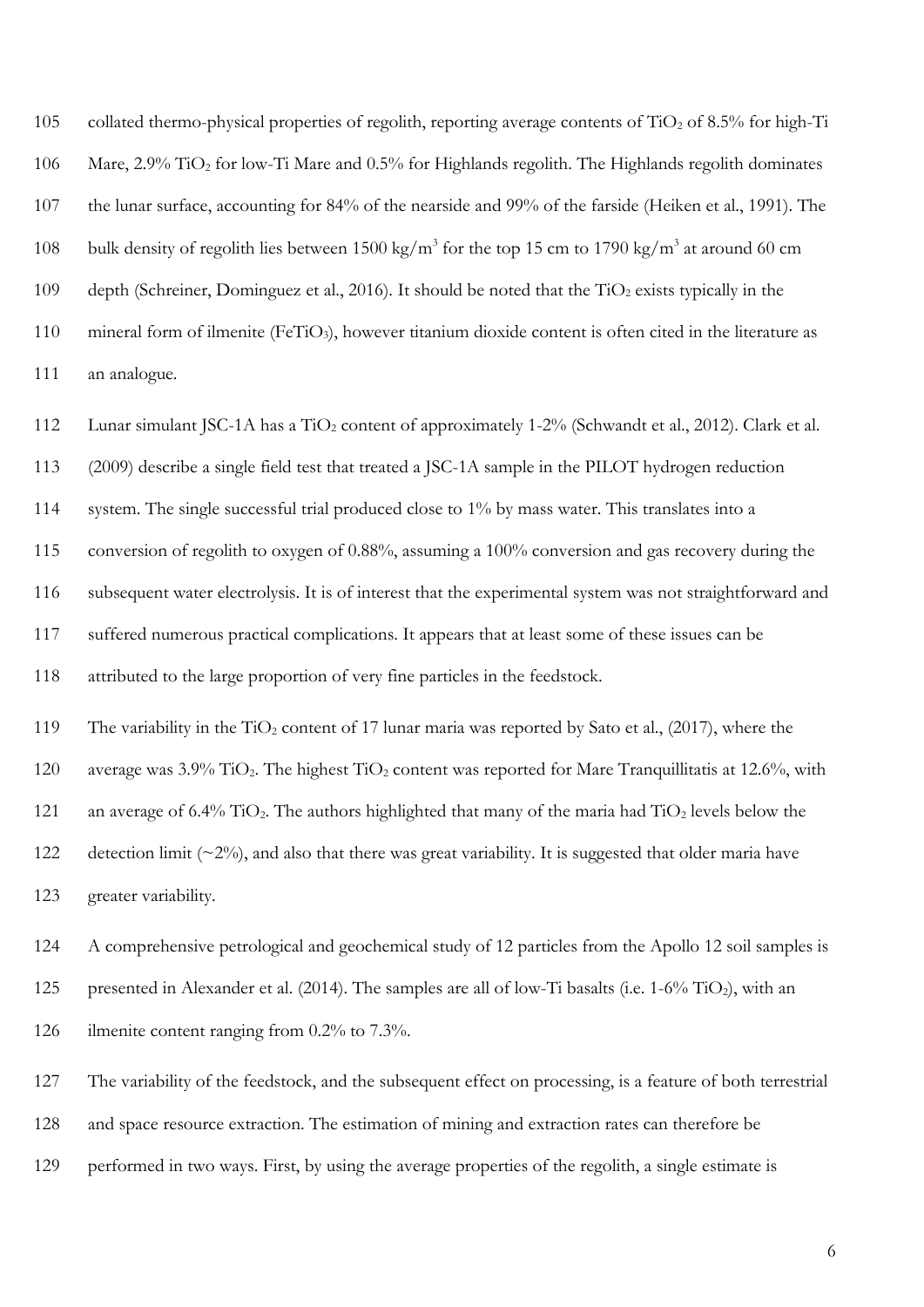obtained, and which can be altered by changing the process variables, such as particle sizing and decontamination to assess the range. Second, this can be repeated by taking also the regolith property 132 variance into account and performing numerous Monte-Carlo simulations, where many estimates are made by repeatedly drawing from the property and variable distributions. This yields a confidence estimate for the predictions, which is useful for mission-critical production of oxygen. Both these approaches will be used here.

### **1.4 Objectives**

 While a great deal of research effort has been allocated to the technologies that produce oxygen in situ, the feed preparation stage has generally been oversimplified or overlooked entirely. The preparation of a suitable feedstock for a given reduction process, hydrogen or otherwise, will directly impact the design of the reduction technology, and will govern the scale of the mining operation itself. Here, we consider two lunar oxygen production facilities, each capable of generating 1000 kg/y of oxygen via a hydrogen reduction process. The first uses a regolith run-of-mine feedstock that has been well characterised, and the second uses a variable feedstock with regolith from various locations. For each of these facilities, the impact of feed preparation, namely sizing and decontamination, on the

overall scale of the mine are evaluated.

### **2 METHODOLOGY**

 The estimation of the scale of a mine depends on a number of variables. For lunar applications, the estimation equations are most appropriately scaled to the mass rate of oxygen required.

The fraction of time that the complete oxygen production operation is in production is called the

*operational availability* and must be taken into account when estimating the regolith mining mass rate

required and the feedstock mass rate required to the oxygen extraction process. Operational availability

will depend on, for example, the availability of energy, light, temperature limitations and shift working

practices.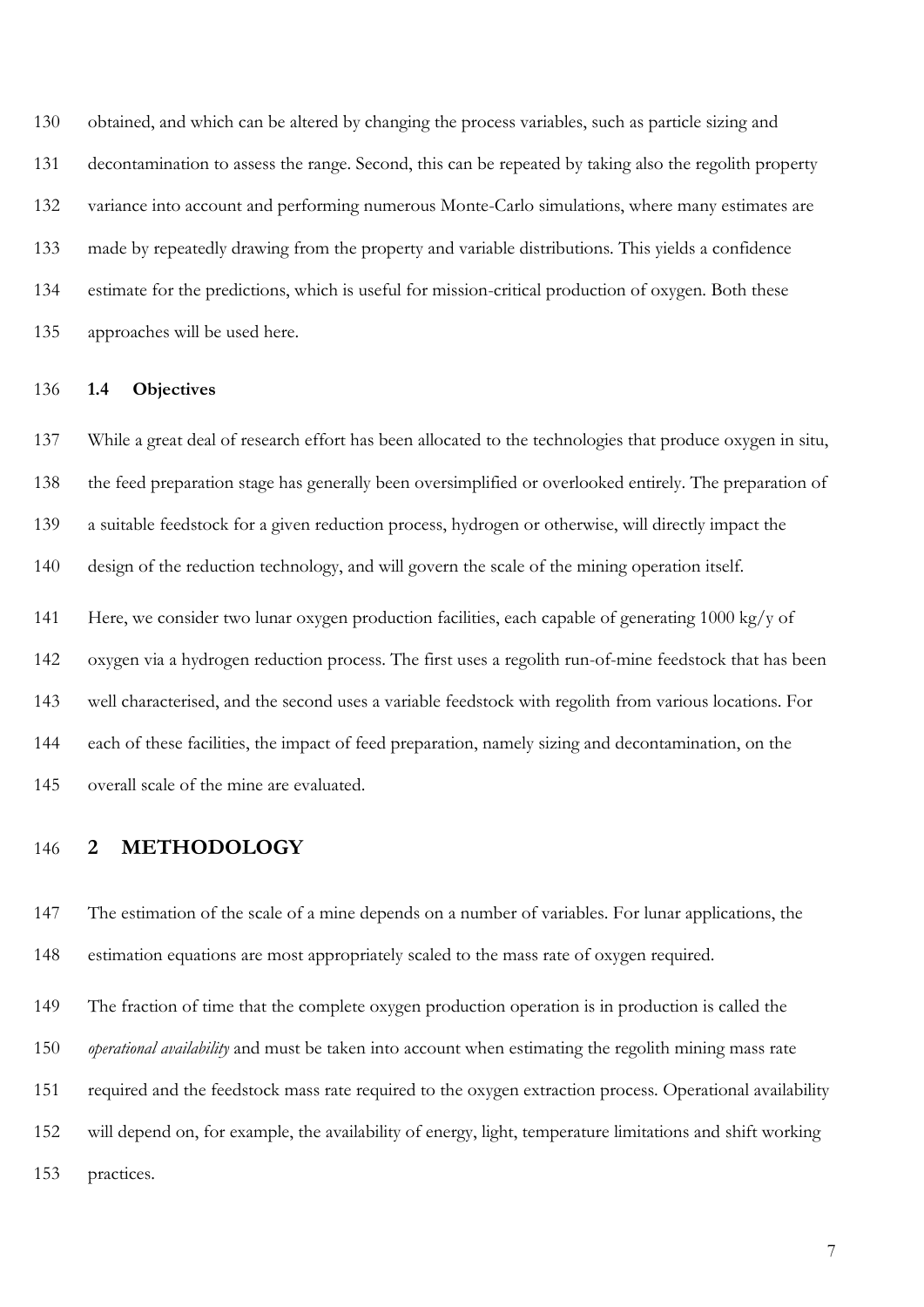The oxygen extraction process treats a feedstock. This feedstock is the product from the beneficiation stage (Figure 1). If there is no beneficiation stage, the oxygen extraction feedstock is the same as the mined regolith.

 The mass rate of feedstock required (kg feedstock/h) for oxygen extraction can be estimated from the mass rate of oxygen required (kg oxygen/h), divided by the yield of oxygen from the feedstock (kg oxygen/kg feedstock) and the operational availability:

$$
Mass\ rate\ of\ feedback = \frac{Mass\ rate\ of\ Oxygen}{(Oxygen\ Yield * Operational\ Availableility)}
$$
 (3)

 The mined regolith may be beneficiated, for example, to remove first particles that are too fine and too coarse, and subsequently, specific deleterious components such as agglutinates. The removed material is the regolith waste. The mass rate of mined regolith required to meet the required feedstock mass rate is determined by the fraction of the mined regolith that is not removed by beneficiation.

Mass rate of mined regolith = 
$$
\frac{Mass\ rate\ of\ feedback}{(1 - Mass\ fraction\ of\ regulation\ weak\ waste)}
$$
 (4)

 These two equations can be extended to include any beneficiation processes, for example that may be mineral specific, or using different operational availabilities for the mining and beneficiation and oxygen extraction stages.

In order to estimate the mining scale for lunar oxygen production from regolith, the efficiency of the

reactor and the resultant yield of oxygen must be considered, but also the effect of beneficiation on the

mining rate required, the oxygen yield, and the operational availability.

Previous studies have addressed several of these aspects in their mine scale estimations (for example

Linne et al., 2015 and Williams et al., 1977). Linne et al. (2015) consider that 1000 kg of oxygen will be

- required annually in an early outpost for life support closure only (as did Lee, Oryshchyn et al. 2013),
- and as much as 10 000 kg oxygen per year to supply a full scale, permanent site.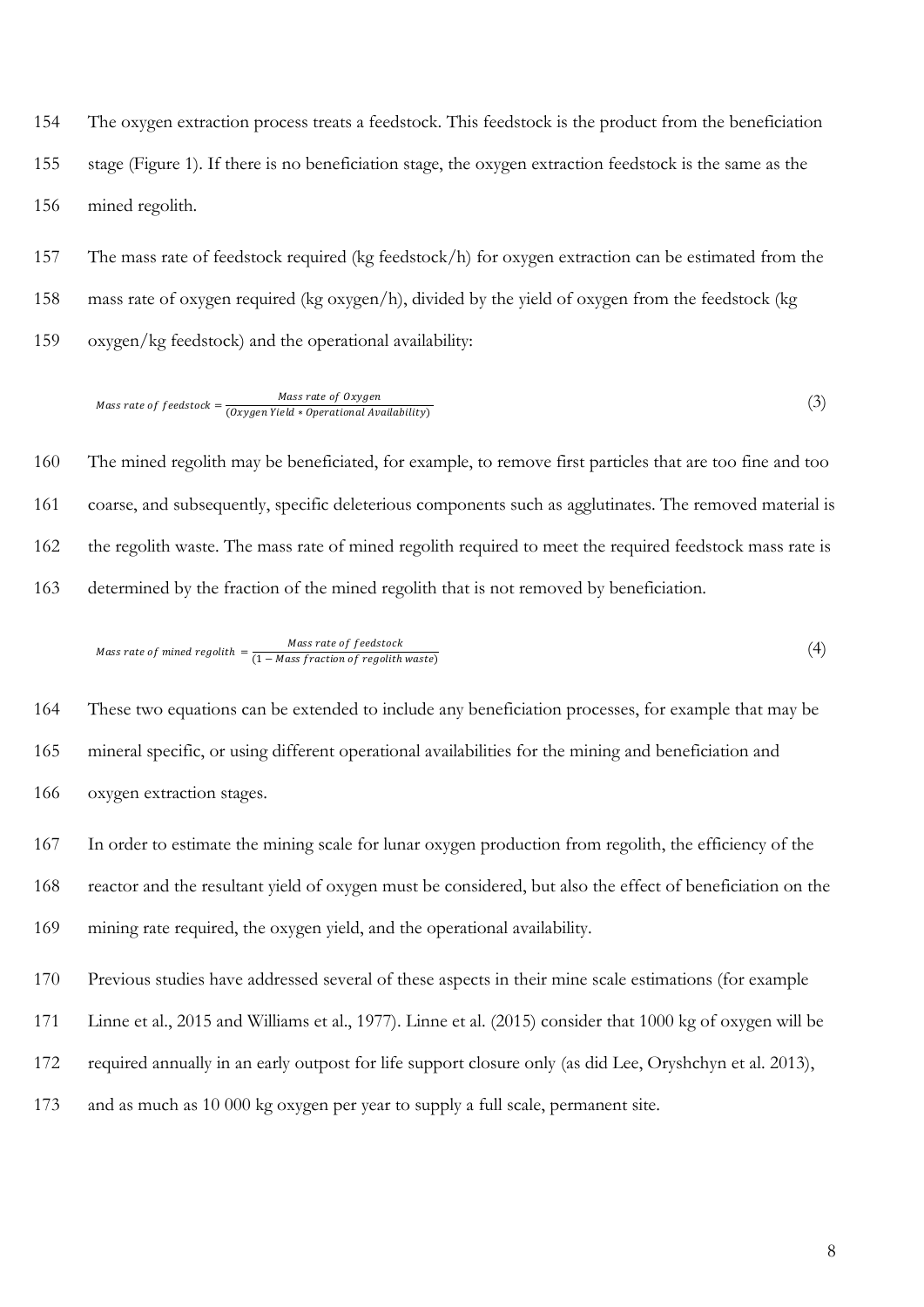Linne et al. (2015) estimate the mining scale required based on 1000 kg/y of oxygen and assume that the full mined regolith can be used in a hydrogen reduction process, as Clark et al. (2009) tested experimentally on JSC-1A. As noted, this may cause significant operational problems and system reliability and efficiency are likely to improve with a feedstock from which has removed both the very fine and coarse particles. Further, Linne et al. (2015) assume that the oxygen yield from maria is 4%. 179 The  $O_2$  yield is a most important variable in determining the mine scale, as shown in Equation 3. 180 Considering the average mare TiO<sub>2</sub> content was found to be 3.9% (Sato et al., 2017), 4% O<sub>2</sub> yield is a relatively high estimate (Chambers et al., 1995). Linne et al. (2015) also assume a 70% available operation time, based on a solar-power-driven outpost near the southern poles with up to 90% daylight. Using 4% oxygen yield and 70% operational availability, this yields a required feedstock mass rate of 4.1 kg/h (Equation 3). Since un-beneficiated regolith is used as the feedstock, the mined regolith mass rate is also 4.1 kg/h (Equation 4).

 Williams et al. (1977) quantify the efficiencies required of theoretical beneficiation stages by specifying 187 the mineralogical content (% TiO<sub>2</sub>) of both the mined regolith (13% TiO<sub>2</sub>) and that of the oxygen 188 extraction feedstock (48.1% TiO<sub>2</sub>). Williams et al. (1977) estimate a working year of 3700 hours (42.2% operational availability). They assume an optimistic 8% oxygen yield, therefore requiring a feedstock 190 mass rate of only 3.4 kg/h to produce 1000 kg  $O_2$  annually (Equation 3). A mass balance shows that to 191 increase the  $TiO<sub>2</sub>$  concentration 3.7 times from mined regolith to feedstock requires 73% of the mined regolith tonnage to be rejected as waste. Their predicted required mined regolith rate is therefore 12.6 kg/h (Equation 4).

- As noted previously, the mined regolith and oxygen extraction feedstock mass rate estimates here are all scaled to the same required oxygen mass rate of 1000 kg/y or 0.114 kg oxygen/h.
- The estimated 12.6 kg/h regolith mined mass rate of Williams et al. (1977) is almost double the 6.8
- kg/h of Linne et al. (2015), at an equivalent 42.2% operational availability. However, as a result of the
- increase in oxygen yield from regolith beneficiation, the Williams et al. (1977) oxygen extraction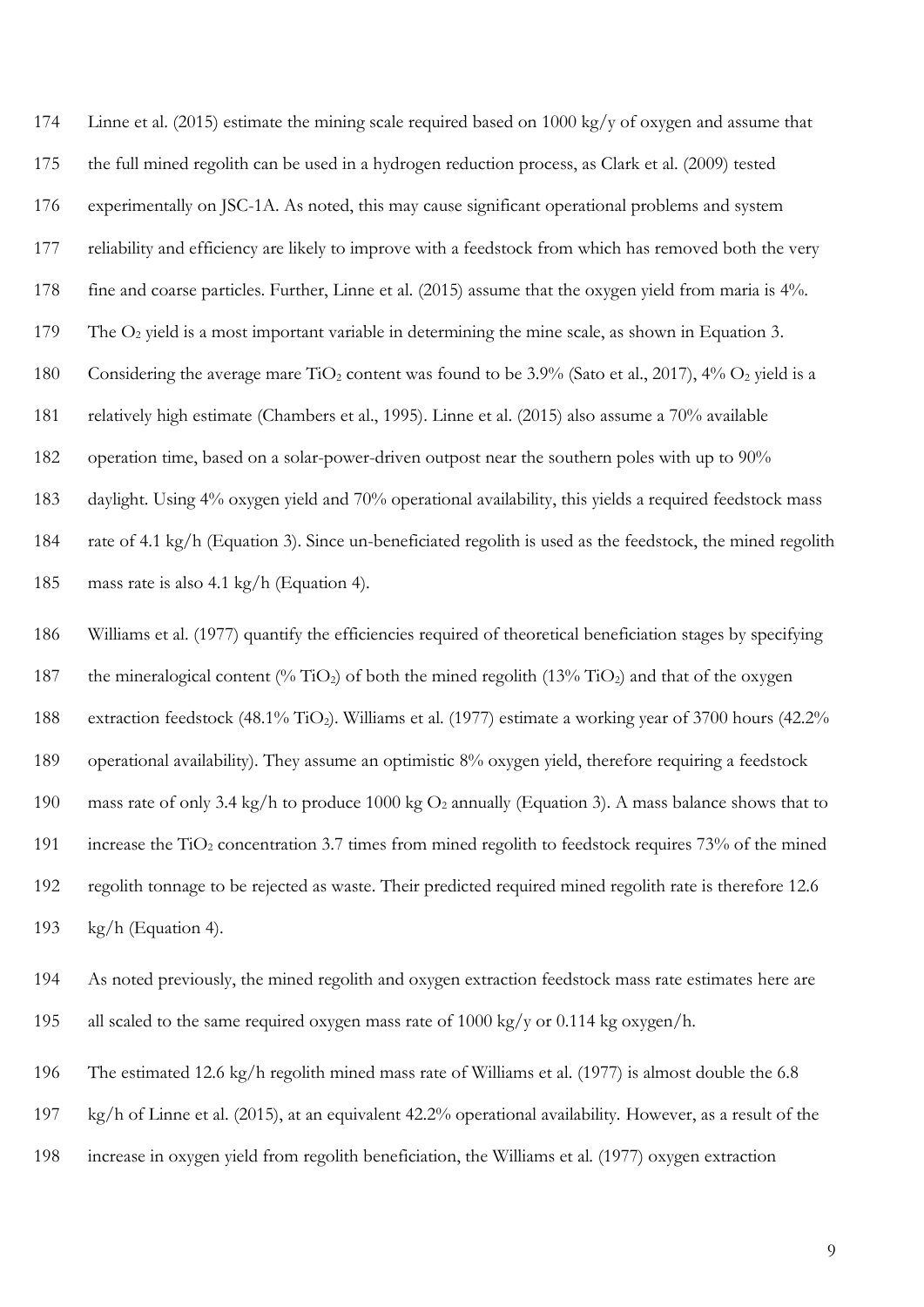| 199 | feedstock mass rate is only 3.4 kg/h. This has tremendous implications for the design of the complete            |
|-----|------------------------------------------------------------------------------------------------------------------|
| 200 | oxygen production flowsheet, from mine to oxygen product. In particular, halving the required furnace            |
| 201 | capacity has significant energy and mass benefits, but these may be offset by the large increase in the          |
| 202 | required mine scale.                                                                                             |
| 203 | It is evident that the impact of regolith beneficiation on oxygen production must be examined in                 |
| 204 | greater detail.                                                                                                  |
| 205 | This study estimates the oxygen extraction and regolith mining scales required to produce $1000 \text{ kg/y}$ of |
| 206 | oxygen, considering:                                                                                             |
| 207 | Regolith particle sizing, and the effect of removing the fine and coarse materials that are likely               |
| 208 | to cause blockages, material handling issues and dust.                                                           |
| 209 | Regolith decontamination.<br>$\bullet$                                                                           |
| 210 | Oxygen yield from regolith (conversion efficiency).                                                              |
| 211 | Operational availability.                                                                                        |
| 212 |                                                                                                                  |
| 213 | MINE SCALE ESTIMATION: SPECIFIC REGOLITH COMPOSITION<br>$\overline{3}$                                           |

 The first estimations establish the mine scale for a given specified feedstock that takes into account variation in the beneficiation stage and oxygen yields.

As an exemplar of a mined lunar material that could be used as a feedstock, consider sample 71061,1,

which is regarded as a typical Apollo 17 mare soil (Heiken, 1975). The soil property data were collated

into a number of size classes and component classes to highlight the key groups that will be considered.

- It is highly likely that some regolith pre-treatment will be required to reduce operational problems
- primarily associated with dust and abrasiveness. These pre-treatment (beneficiation) stages will reduce
- the mass of feedstock available for oxygen production, and therefore increase the required mine scale.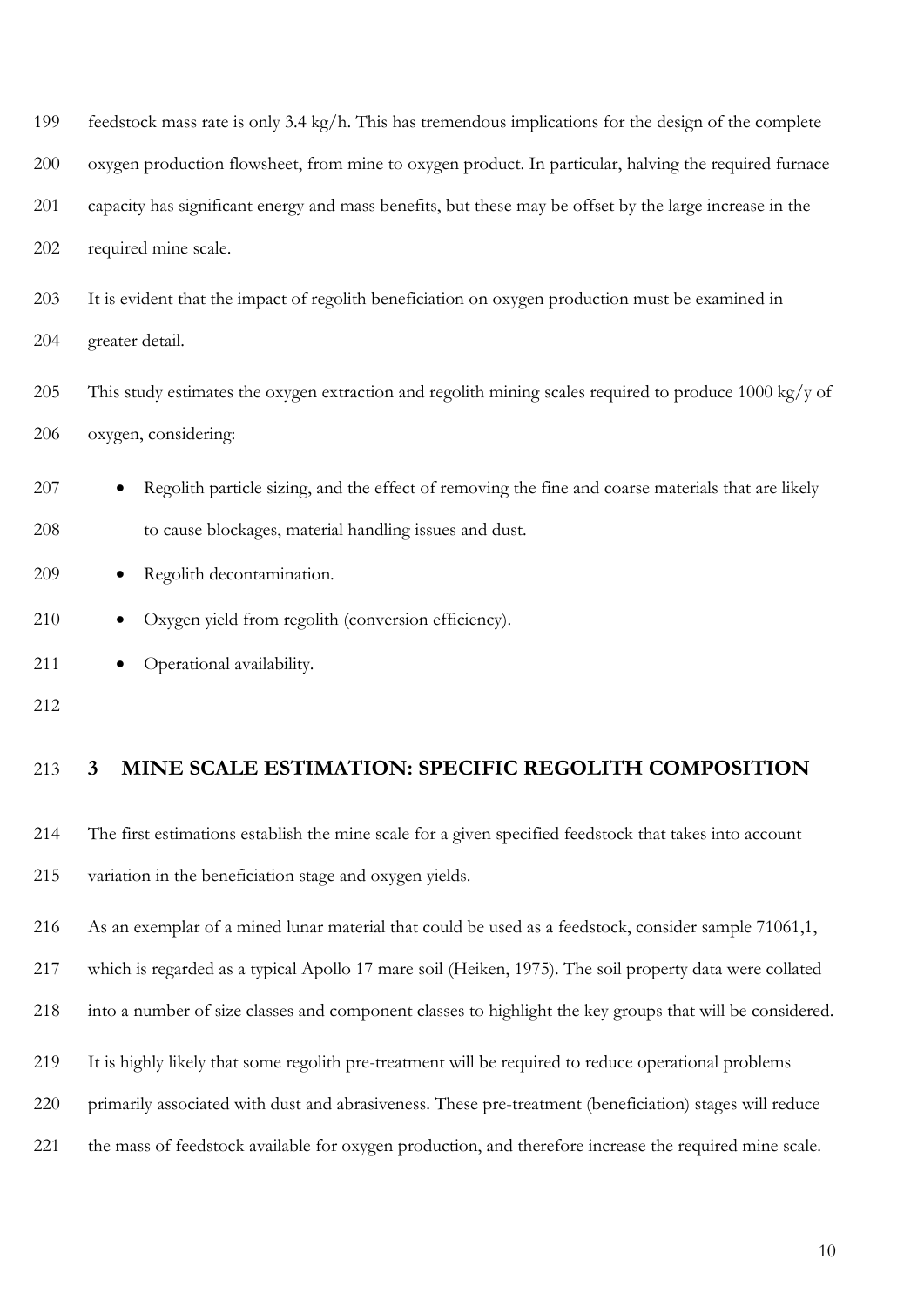<span id="page-10-0"></span>223 **Table 1: Collated properties of lunar sample 71061,1, data from Heiken (1975), converted from volume % to weight %. Note that**  224 **material coarser than 10 mm constitutes 9.4% of the sample mass, all of which is assumed to be basaltic.**

|               |                | SIZE (µm)                  | $<$ 45   | 45-90    | 90-1000  | 1000-10000 |
|---------------|----------------|----------------------------|----------|----------|----------|------------|
|               |                | <b>Total Mass Fraction</b> | $30.2\%$ | $11.4\%$ | $26.2\%$ | 22.8%      |
|               |                | Agglutinates               | $12.0\%$ | $9.9\%$  | $6.9\%$  | $0.0\%$    |
|               | ${\rm range})$ | Glass                      | $0.0\%$  | 23.8%    | $13.3\%$ | $0.0\%$    |
| Mass Fraction |                | <b>Basalts</b>             | $0.0\%$  | $13.0\%$ | $41.5\%$ | $100.0\%$  |
|               |                | Breccia                    | $0.0\%$  | $3.5\%$  | $6.9\%$  | $0.0\%$    |
|               | (in size:      | Other minerals             | $0.0\%$  | 39.6%    | $26.4\%$ | $0.0\%$    |
|               |                | Ilmenite                   | $0.0\%$  | $8.6\%$  | $4.7\%$  | $0.0\%$    |
|               |                | Other material             | 88.0%    | $1.6\%$  | $0.3\%$  | $0.0\%$    |

## 225 **3.1 Particle Size**

226 It will be necessary to remove material that is either too coarse or too fine, to reduce possible

227 blockages, equipment damage and dust issues during materials handling and oxygen extraction. The

228 regolith material greater than 1 mm constitutes 32.2% (22.8% is 1 mm to 10 mm and 9.4% greater than

229 10 mm) of the total mass [\(Table 1\)](#page-10-0). It is considered difficult to size efficiently dry particles below 90  $\mu$ m

230 (Kelley, 2007), and this is considered the minimum size that can be processed. The material finer than

- 231 90  $\mu$ m constitutes 41.6% of the total mass.
- 232 From [Table 1,](#page-10-0) it can be seen that removing both the coarse  $(>1$  mm) and fine  $(< 90 \mu m)$  fractions

233 eliminates 73.8% of the mined regolith as waste and leaves only 26.2% of the mass for further

- 234 processing. The process step of sizing alone will increase the mine scale almost fourfold from mine
- 235 scale estimates that propose utilising the full regolith size distribution.

### 236 **3.2 Decontamination**

237 Agglutinates are considered the most abrasive part of the feedstock and should not be handled

238 extensively, as it will rapidly cause extensive equipment wear. Furthermore, the glass fraction is likely to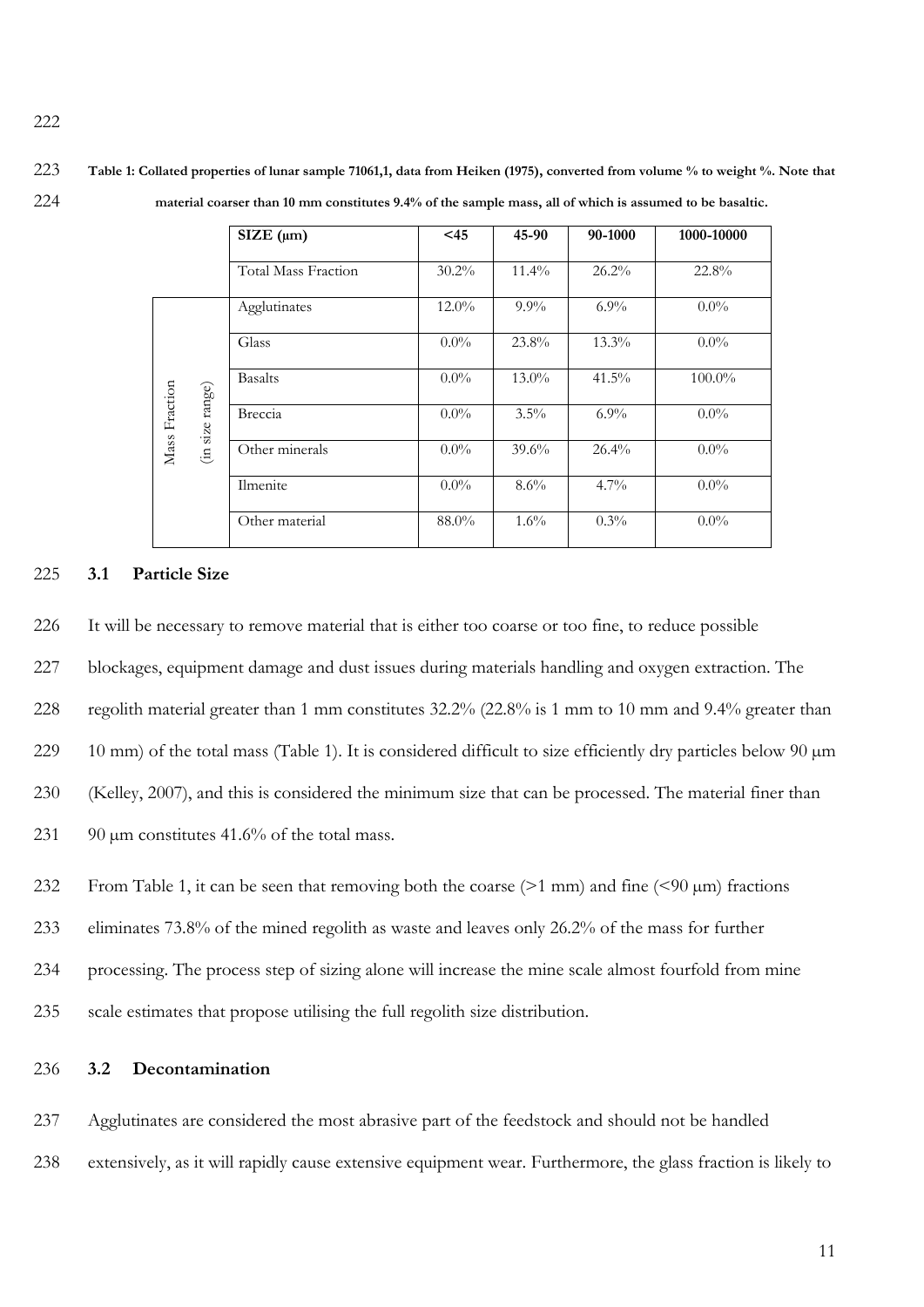cause issues in the high-temperature furnace due to sintering (Allen et al., 1994). It is considered

possible theoretically to remove both the agglutinates and glass particle types selectively by using shape-

selective techniques, however these are yet to be developed.

 Using the data in [Table 1,](#page-10-0) agglutinate decontamination will reduce by a further 6.9% the sized regolith mass available for oxygen extraction. Pre-sizing the mined material and then removing the agglutinates reduces the proportion of mined regolith available for oxygen production to 24.4% of the total mined mass. Removing also the glass fraction (13.3%) will reduce the useable part of the regolith to 20.9% of 246 the total mined regolith.

 An additional benefit of sizing and removing both glass and agglutinates is that the ilmenite content is increased from 2.2% in the full size distribution up to 5.9% in the remaining sized and decontaminated fraction. The effect on the mass fraction remaining and the ilmenite proportion can be estimated by assuming a perfect separator that removes only non-ilmenite minerals, as shown in [Table 2.](#page-11-0)

<span id="page-11-0"></span> **Table 2: The effect of increasing the ilmenite content from 4% to higher values on the mass fraction of mined regolith available for oxygen extraction by removing additional constituents from the 90-1000 µm fraction.**

| <b>Components Removed</b>               | Ilmenite content | <b>Remaining Mass %</b> |
|-----------------------------------------|------------------|-------------------------|
|                                         |                  |                         |
| Agglutinates                            | $5.0\%$          | $26.0\%$                |
| $Glass + Agglutinates$                  | $5.9\%$          | $20.9\%$                |
| Glass, Agglutinates + Basalts           | $12.2\%$         | $10.0\%$                |
| Glass, Agglutinates, Basalts + Breccias | $14.9\%$         | $8.2\%$                 |

 It can be noted that the effect of selective mineral upgrading on the mine scale is significant, and that even a modest doubling of the proportion of ilmenite in the feedstock for chemical extraction (from 5.9% to 12.2%, for example) will halve the mass remaining as feedstock (from 20.9% to 10.0%) and therefore double the mine regolith mass rate required. The impact of the ilmenite content on the oxygen yield must therefore be very significant to offset the increase in the amount of regolith that will be required.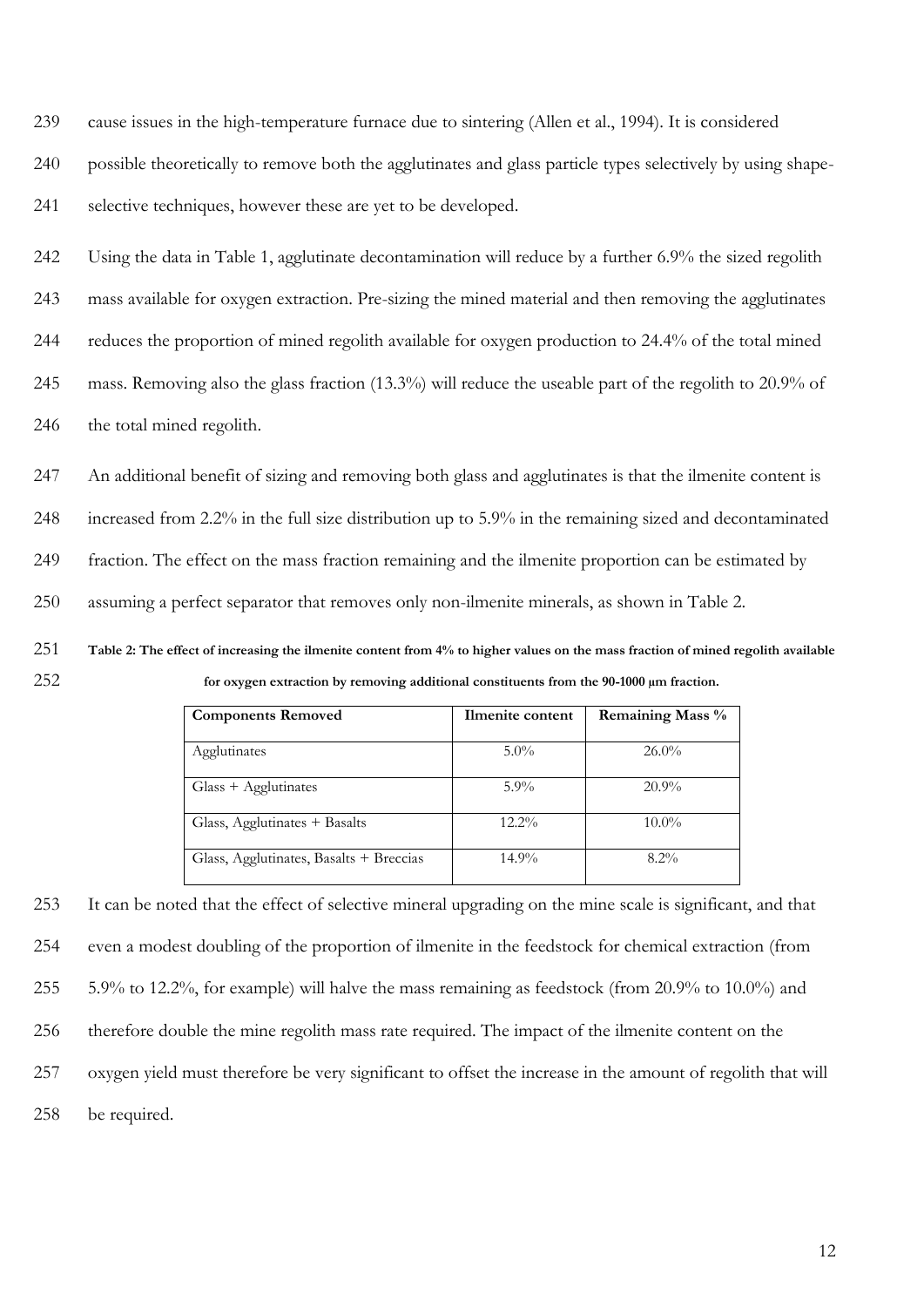We will not consider further in this paper the effect on the mine scale of selectively upgrading specific minerals.

### **3.3 Operational Availability**

 As mentioned, Linne et al. (2015) estimate and use a 70% operational availability of the mining and extraction operations. They consider the use of solar energy that is supplied from an outpost located near the southern pole with up to 90% daylight. This places a significant constraint on the mine location. Williams et al. (1977) estimate a 3700 h work year based on the lunar day/night cycle, a loss of two shifts in each lunar day, and 7.5 production hours per 8 h work period. This corresponds to 42.2% operational availability and has been considered as the baseline in this study.

### **3.4 Mine Scale**

 NASA's ROxygen demonstration reactor, for example, employs hydrogen reduction. Experiments on 270 small-scale reduction systems showed the yield of  $O_2$  produced from lunar regolith simulant to be 1-2% 271 (Lee, Oryshchyn et al., 2013). The authors noted that at temperatures of over 800  $\degree$ C, clumping of regolith particles was observed, which may result in improper mixing and sintering, fouling permanently 273 the reactor. In larger-scale experiments, the  $O_2$  yield was 0.2-0.5% by mass; the decrease in yield was attributed to issues associated with scaling the benchtop design, in particular with the heat transfer to the reactor.

 As noted by Linne et al. (2015), maximum yields of 2% to 4% oxygen mass to regolith mass have been 277 demonstrated for high-iron mare soils (McKay and Allen, 1996). The O<sub>2</sub> yield given a particular grade of ilmenite in the feed is arguably the greatest unknown in the reduction process, thus a range of values are considered here.

 The experimental hydrogen reduction results of Allen et al. (1994) for various lunar soil samples were 281 published originally as the weight-% of  $Fe^{2+}$  and the oxygen yield. The results include the allocation of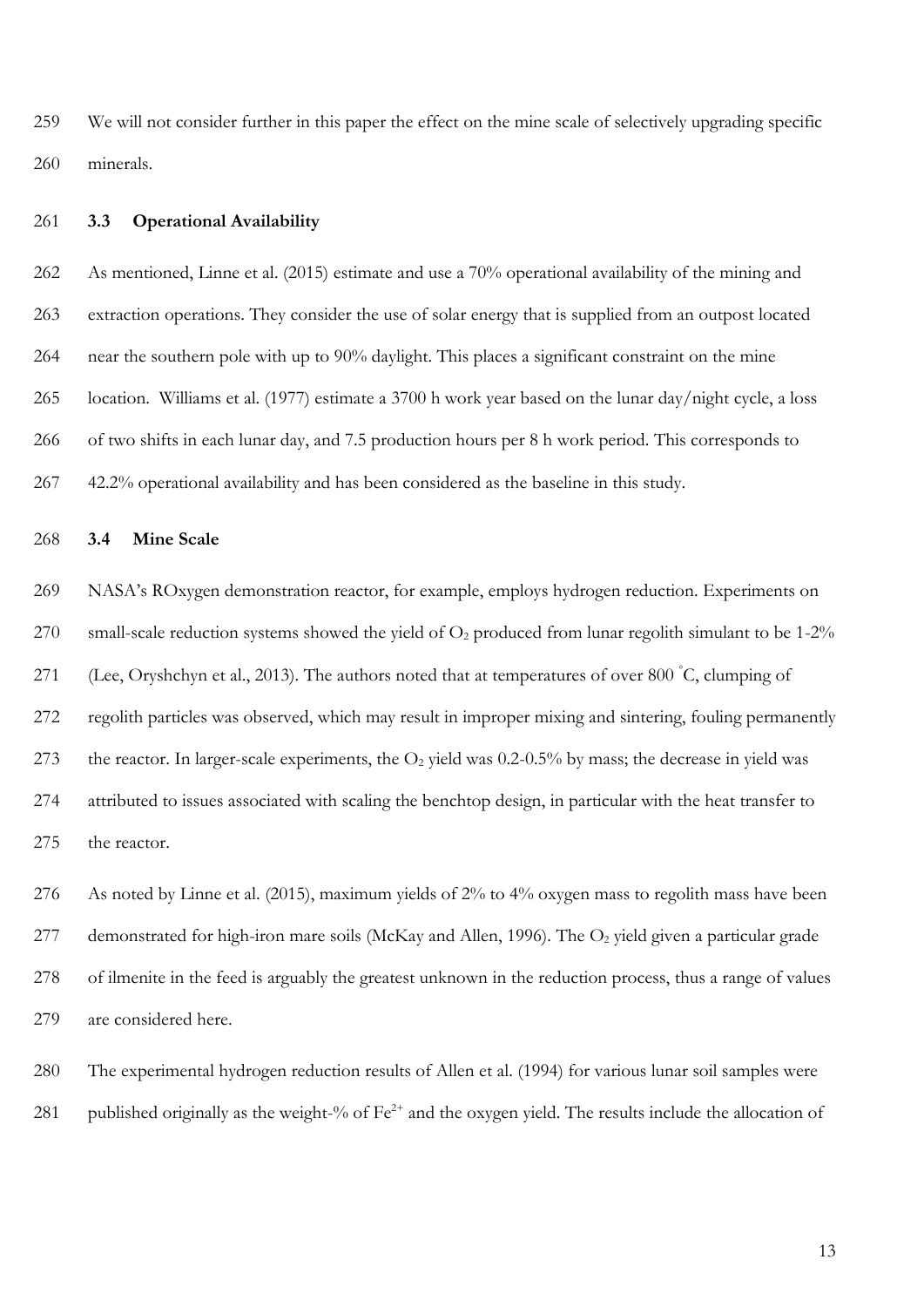282 Fe<sup>2+</sup> to different feed constituents, including ilmenite. [Figure 2](#page-13-0) provides an interpretation of those data 283 in terms of ilmenite grade versus oxygen yield.

 It has been assumed that the data follow a linear trend for total oxygen production versus grade, as was used by Chambers et al. (1995), and is shown on Figure 2. There is significant scatter, however additional, comparable data of oxygen yield versus ilmenite grade for the hydrogen reduction of lunar regolith (or simulants) are not readily available.



288

<span id="page-13-0"></span>

290 [Table 3](#page-14-0) presents the expected mine scale based on the data and equation derived from the experimental 291 work of Allen et al. (1996, Figure 2) and the degree of beneficiation as presented in Table 2. While this

292 method is approximate, this analysis does highlight the appreciable impact of  $O<sub>2</sub>$  yield on the capacity

293 and throughput of the reduction technology, and the scale of the required mining operation.

294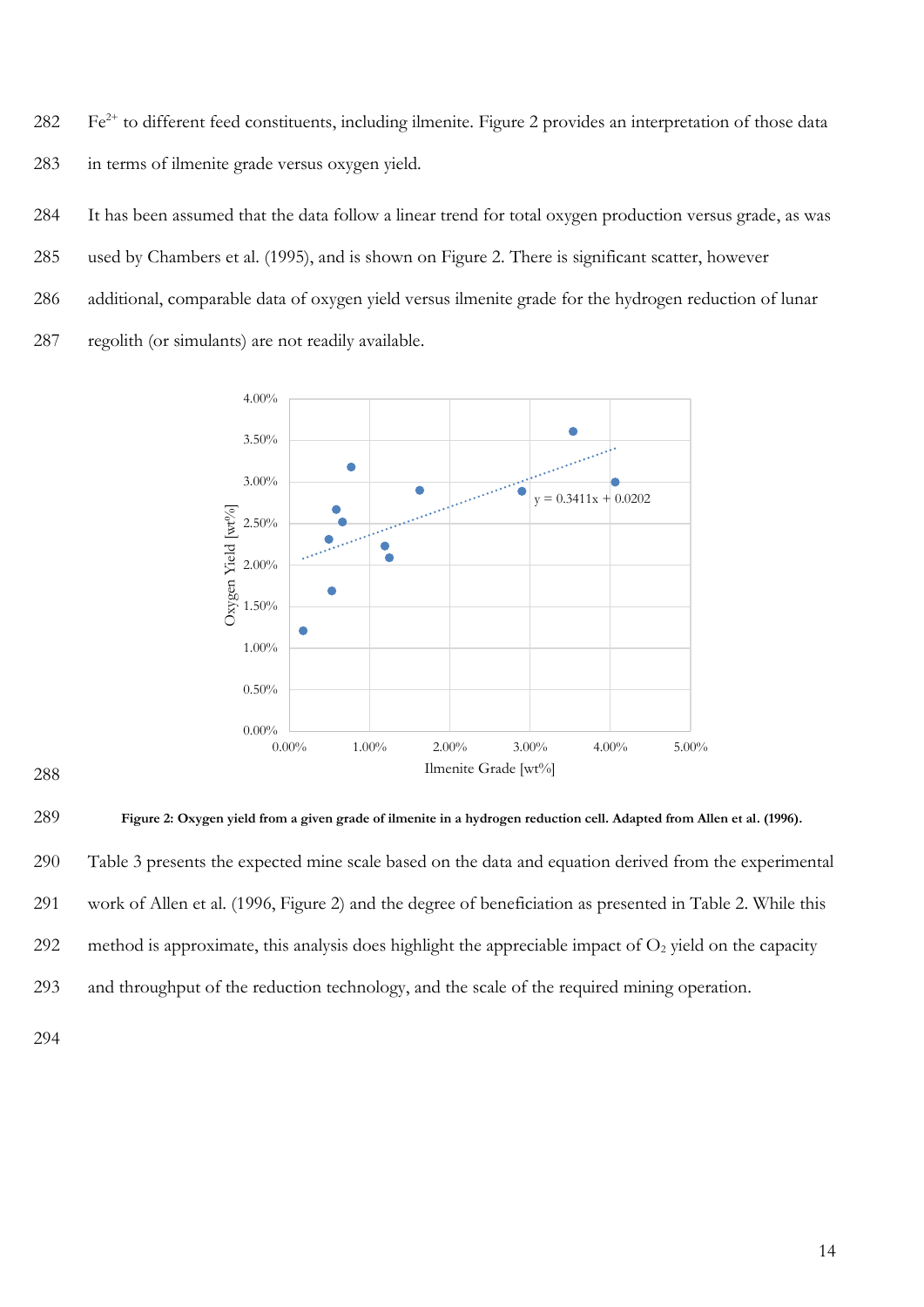<span id="page-14-0"></span>295 **Table 3: Analysis of mine scale for an annual output of 1000 kg O<sup>2</sup> as a function of ilmenite grade and oxygen yield, showing**  296 **also the feedstock rate to the reduction process. Note that following the 'As Mined' data, the remaining data assumes the feed**  297 **has also been sized to the 90-1000 µm fraction.**

|                                            |                                      |                                                                      |                                    |                                           |                                      | Linear Approximation from Allen et al. |  |
|--------------------------------------------|--------------------------------------|----------------------------------------------------------------------|------------------------------------|-------------------------------------------|--------------------------------------|----------------------------------------|--|
|                                            |                                      |                                                                      | (1996)                             |                                           |                                      |                                        |  |
| Components<br>Removed                      | Ilmenite<br>Grade<br>$[\text{wt}\%]$ | % of Mined<br>Material<br>Remaining<br>after<br><b>Beneficiation</b> | Oxygen<br>Yield<br>$[\text{wt}\%]$ | Total<br>Regolith<br>Required<br>[t/year] | Mining<br>rate<br>required<br>[kg/h] | Reduction<br>process<br>rate<br>[kg/h] |  |
| As Mined<br>(no sizing)                    | $2.2\%$                              | 100.0%                                                               | 2.77%                              | 36                                        | 9.8                                  | 9.8                                    |  |
| Agglutinates                               | 5.0%                                 | 26.0%                                                                | 3.73%                              | 103                                       | 27.9                                 | 7.3                                    |  |
| $Glass +$<br>Agglutinates                  | $5.9\%$                              | 20.9%                                                                | 4.03%                              | 119                                       | 32.1                                 | 6.7                                    |  |
| Glass, Agglutinates<br>$+$ Basalts         | $12.2\%$                             | $10.0\%$                                                             | 6.18%                              | 162                                       | 43.7                                 | 4.4                                    |  |
| Glass, Agglutinates,<br>Basalts + Breccias | 14.9%                                | 8.2%                                                                 | 7.10%                              | 172                                       | 46.4                                 | 3.8                                    |  |

298

 It is notable from Table 3 that beneficiation of the regolith to increase the ilmenite content increases significantly the mined tonnage rate required, but reduces also the feedstock mass rate for the reduction process. This is an important trade-off that has not been considered in detail previously. An oxygen- producing reduction furnace treating less than half a kilogram per hour of high-grade, sized feedstock will be smaller, lighter and less energy intensive than one treating a kilogram per hour of unsized regolith. The associated mining and beneficiation processes must handle a five time greater tonnage rate, although probably at a lower energy intensity and technical complexity. This is a complex technical and economic trade-off.

307 The mining rates estimated in [Table 3](#page-14-0) can be compared with previous studies. Linne et al. (2015) 308 estimate a mining rate of 6.8 kg/h at 42.2% operational availability and 4% oxygen yield. The mine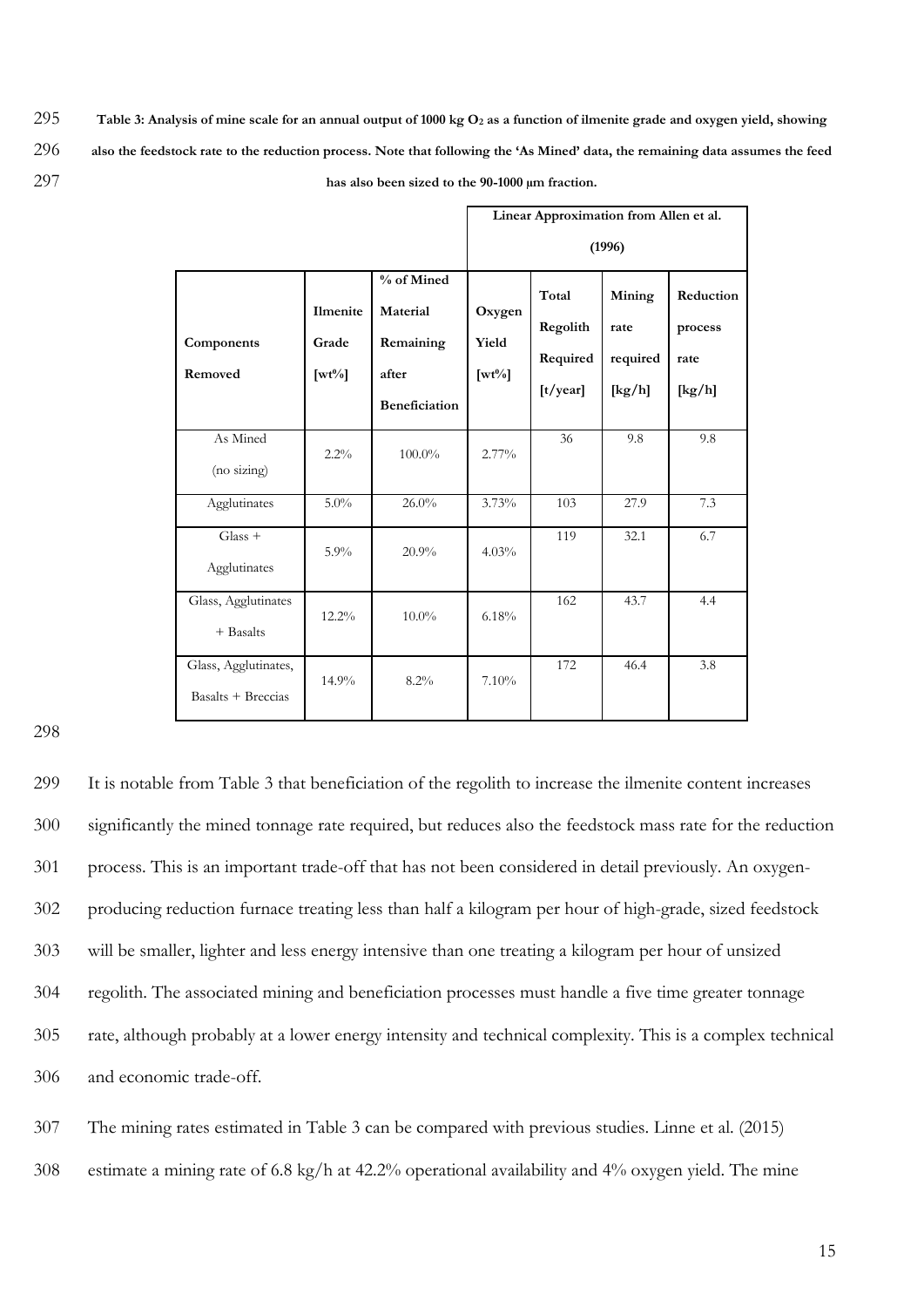scale required when first removing the glass and agglutinates is almost five times higher (32.1 kg/h), while the oxygen extraction feedstock rate is, of course, the same.

Williams et al. (1977) estimate a mining rate of 12.6 kg/h at 42.2% operational availability and 8%

312 oxygen yield. To upgrade the  $TiO<sub>2</sub>$  fraction, they reject 73% of the mined material as waste, an amount

comparable to sizing the regolith and removing the agglutinate fraction. They assumed, however, an

314 8% yield from the hydrogen reduction step. With a lower  $O_2$  yield (3.73%), their mining rate is less than

half the estimate (27.9 kg/h) in Table 3.

It is of interest that the required mining mass rate increases linearly, while the required oxygen

317 production feedstock mass rate decreases linearly [\(Figure 3\)](#page-16-0), since the  $O<sub>2</sub>$  yield has been linearly

318 correlated to the feedstock  $TiO<sub>2</sub>$  content. This implies that reducing the oxygen production feedstock

mass rate by increasing the feedstock  $TiO<sub>2</sub>$  content will also increase linearly the required mining rate.

This allows optimisation of the power, mass and design of the oxygen extraction flowsheet.

 It is evident from these estimates that the required lunar mining mass rate, for even limited oxygen production, may be significant. The mine mass rate depends on the combination of assumptions made about the regolith size range used, any decontamination or selective upgrading and the operational availability. There is also a balance between the oxygen extraction feedstock mass rate and the mining mass rate that allows optimisation.

In the following section, a statistical estimation will be used to estimate the confidence levels in the

327 required feedstock rate and mining rate to produce  $1000 \text{ kg/y}$  oxygen.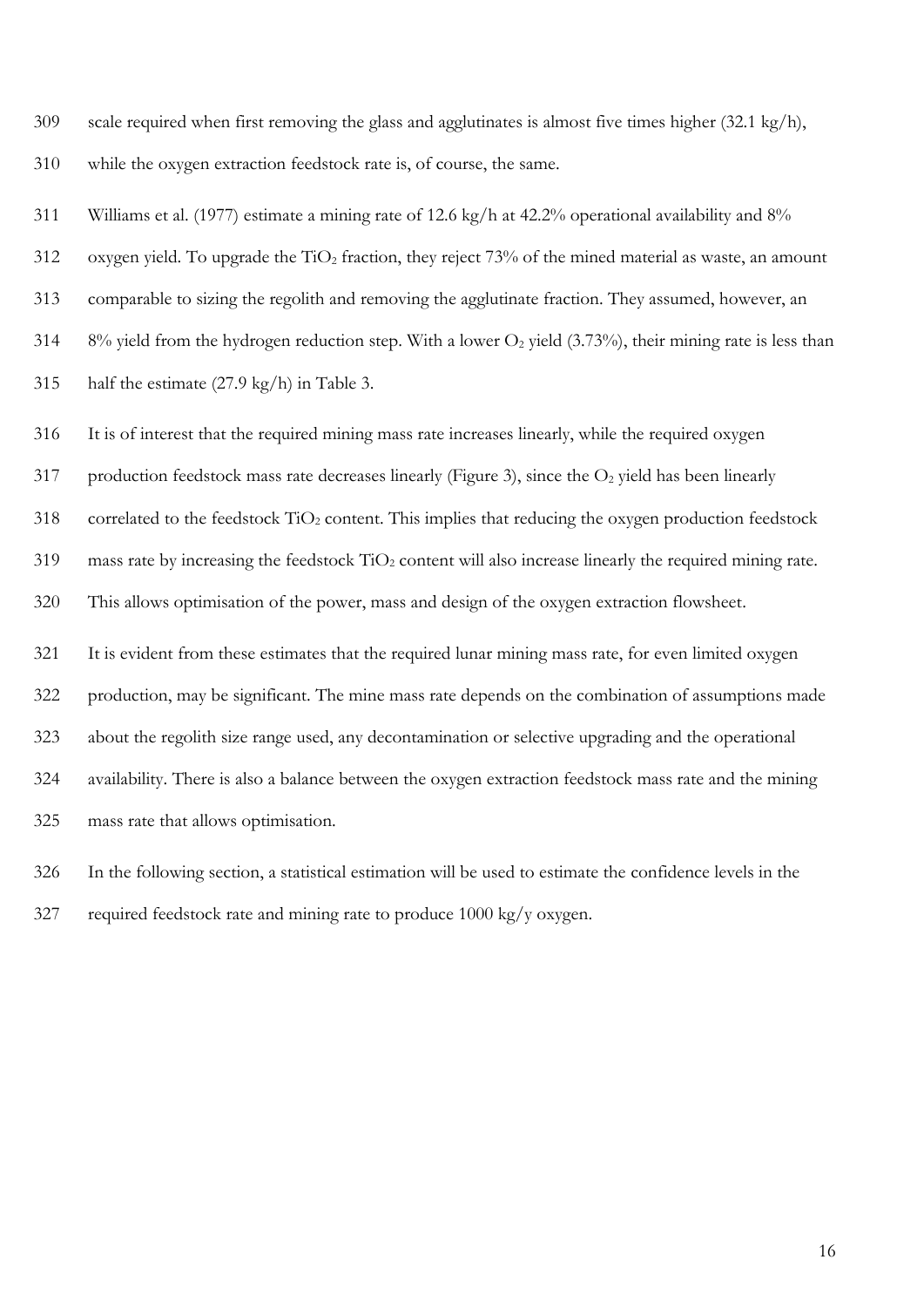



<span id="page-16-0"></span>

# 330 **4 MINE SCALE ESTIMATION: VARIABLE REGOLITH COMPOSITION** 331 **AND OPERATING CONDITIONS**

 In the calculations above, the very specific properties of lunar regolith sample 71061,1 were used to estimate the mine scale. The size distribution and proportion of agglutinates varies across the Moon, however. In order to estimate more comprehensively the range of mine scales that are likely, Monte- Carlo simulations were performed, using a range of values and their distributions. Monte-Carlo simulations make repeated, random draws from known distributions of variables and combine them to make a prediction. This is repeated a large number of times to generate a probability distribution of the likely outcome. The results can be interpreted as the confidence that can be placed in the predicted value.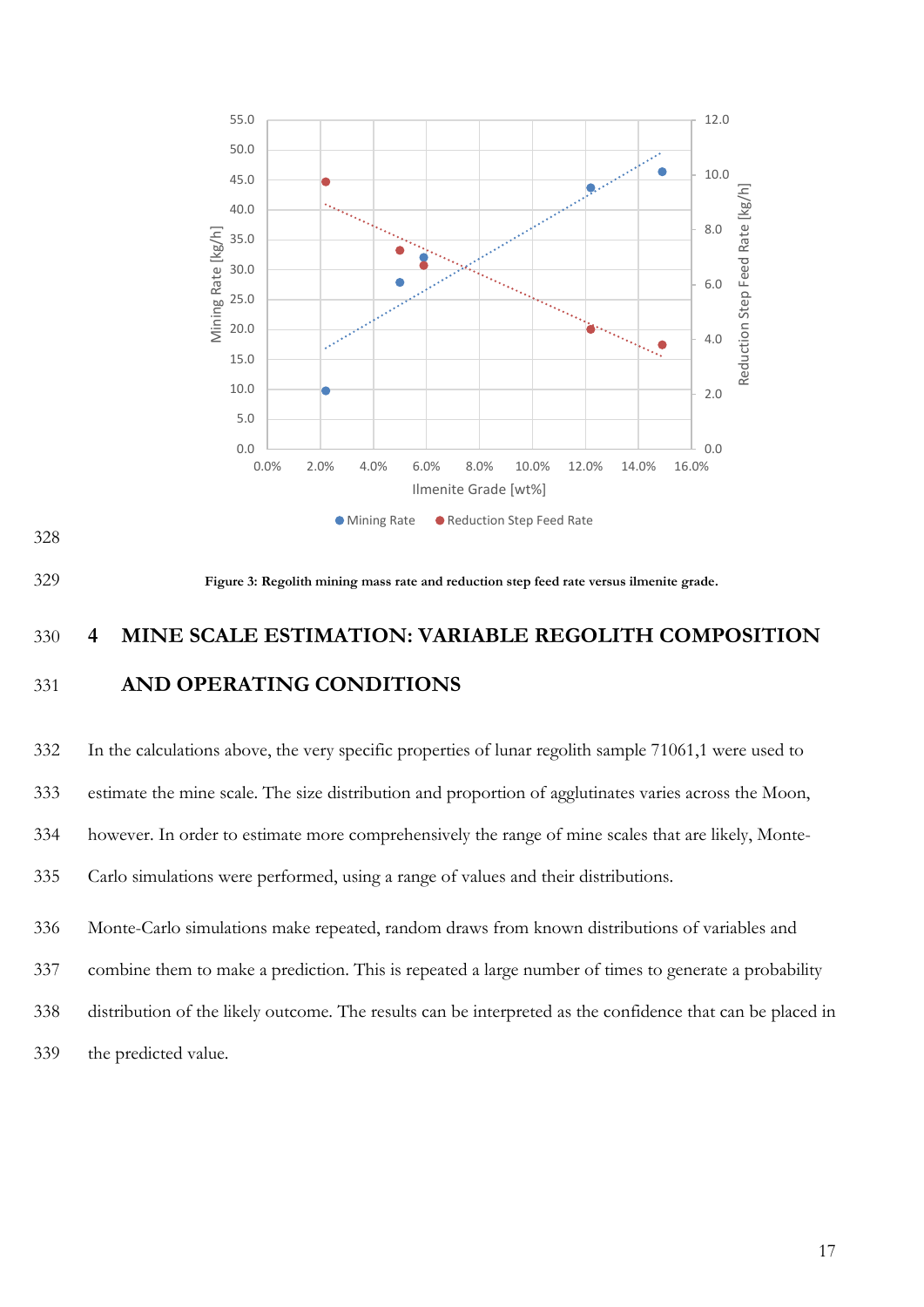### **4.1 Particle Size**

341 The size range between 90  $\mu$ m and 1 mm is well characterised for many lunar samples. It is also

considered to be a range likely to reduce operational problems caused by very fine or coarse regolith.

The mass fraction of regolith between 90 µm and 1 mm was estimated from distributions compiled by

Phinney et al. (1977), and Heiken et al. (1991) for the Apollo samples. They note that some statistical

345 descriptions can be made, and that most mean grain sizes fall between 45 and 100  $\mu$ m.

 Interpolating from the graphical lunar soil size distributions reported (Phinney et al., 1977), the fraction 347 of regolith in the 90  $\mu$ m to 1 mm size range varies from approximately 36% to 48%, or an average of 42%  $\pm$ 6%. For the Monte-Carlo simulations, it is assumed that the distribution of the mass fraction of 349 regolith between 90  $\mu$ m and 1 mm is normal and that the 6% mass range describes  $\pm$ 2 standard

deviations (encompassing 95% of the sample means).

### **4.2 Agglutinate Decontamination**

 Heiken et al. (1991, Table 7.2) report the volume percent of agglutinates for the 90 µm to 1 mm material for fourteen lunar samples, representative of each Apollo mission. The data was collated and the average and standard deviation were calculated. Since the density of each component reported was not known, the mass and volume percentages were considered equivalent.

356 An average of 66.6% of the total mass of the 90  $\mu$ m to 1 mm fraction remained after agglutinate decontamination, with a standard deviation of 12.6%. The distribution of values is assumed to be lognormal to eliminate negative values.

### **4.3 Operational Availability**

 The operational availability estimate of 42.2% by Williams et al. (1977) was used as the mean of a lognormal distribution. Without any further knowledge of the lunar operating conditions, a standard deviation of 2.5% was assumed.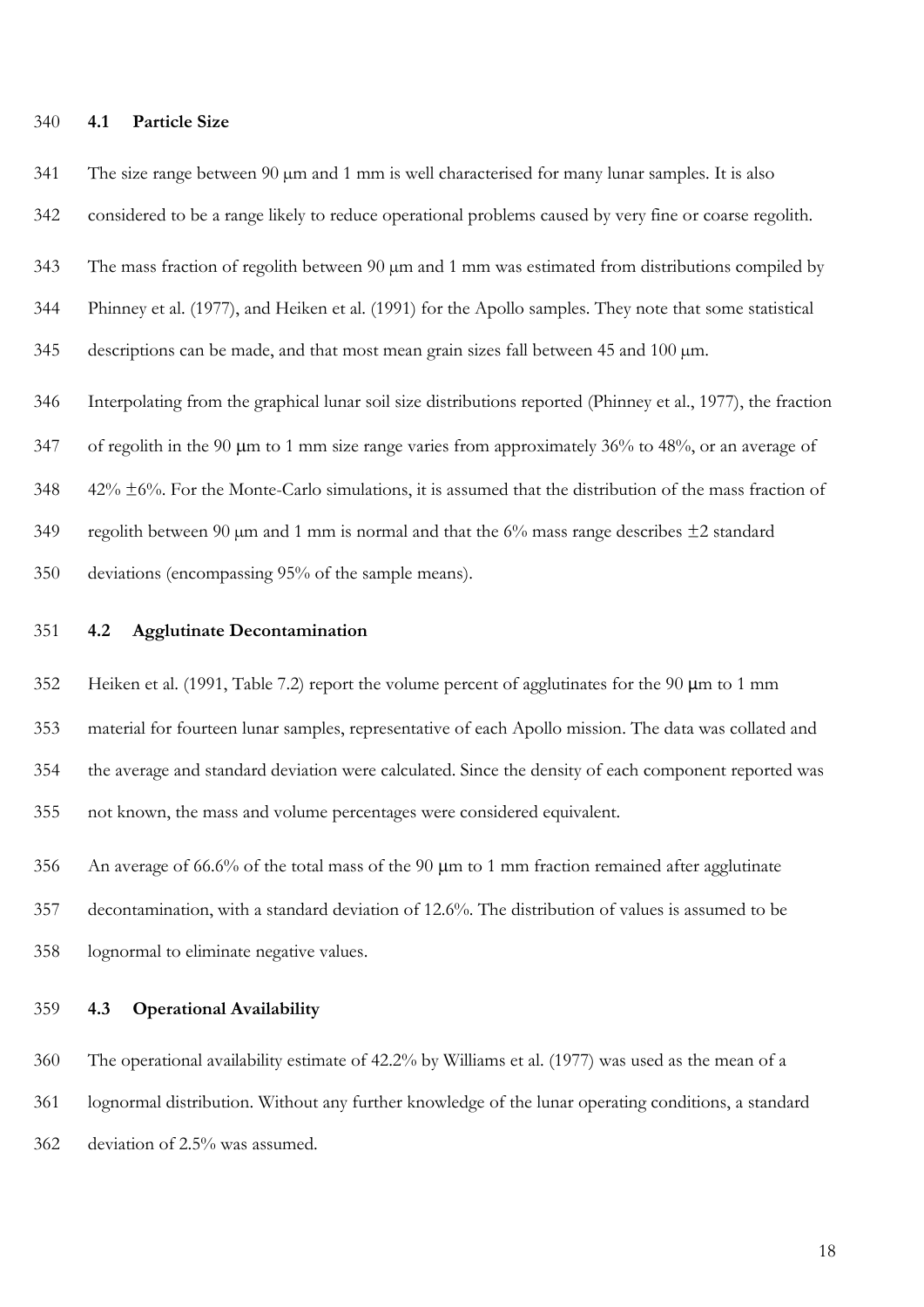### **4.4 Oxygen Yield**

 The data from Allen et al. (1996) were used as the basis for the oxygen yield. The data in Figure 2 and the linear regression indicate a relatively weak dependence of oxygen yield on ilmenite content. For the Monte-Carlo simulations the ilmenite content is not considered as a variable, and the average and standard deviation of the oxygen yield are from the experimental values reported by Allen at al. (1996). The mass of oxygen per mass of regolith into the reduction process was therefore assumed to have a mean of 2.5% and a standard deviation of 0.7%, lognormally distributed to eliminate negative yields. [Table 4](#page-18-0) summarises the assumptions made for all the variables considered in the Monte-Carlo simulations.

| 372 | Table 4: Summary of Monte-Carlo variables and distributions. |
|-----|--------------------------------------------------------------|
|-----|--------------------------------------------------------------|

<span id="page-18-0"></span>

| Variable                             | Average  | Standard<br>Deviation | Distribution | Reference                       |
|--------------------------------------|----------|-----------------------|--------------|---------------------------------|
| Size mass fraction $(90-1000 \mu m)$ | $42.0\%$ | $3.0\%$               | Normal       | Clark et al. (2009)             |
| Fraction post agglutinate removal    | $66.6\%$ | $12.6\%$              | Lognormal    | Heiken et al. (1991, Table 7.2) |
| Oxygen yield                         | $2.5\%$  | $0.7\%$               | Lognormal    | Allen et al. (1996)             |
| Operational availability             | $42.2\%$ | $2.5\%$ (approx.)     | Lognormal    | Williams et al. (1977)          |

### **4.5 Mine Scale**

The mine scale estimated directly from the mean values of all the variables in [Table 4](#page-18-0) yields an estimate

375 of approximately 40 kg/h of regolith to be mined to produce  $1000 \text{ kg/y O}_2$ . This corresponds well with

the regolith mass rate estimated for lunar sample 71061,1 above, which yielded an estimate of 57.5

kg/h, for a slightly lower (2%) oxygen yield.

The Monte-Carlo simulations were run 10000 times. First, each variable was varied individually, to

assess the magnitude of its effect and to determine which variable had the largest influence on the

range of estimates.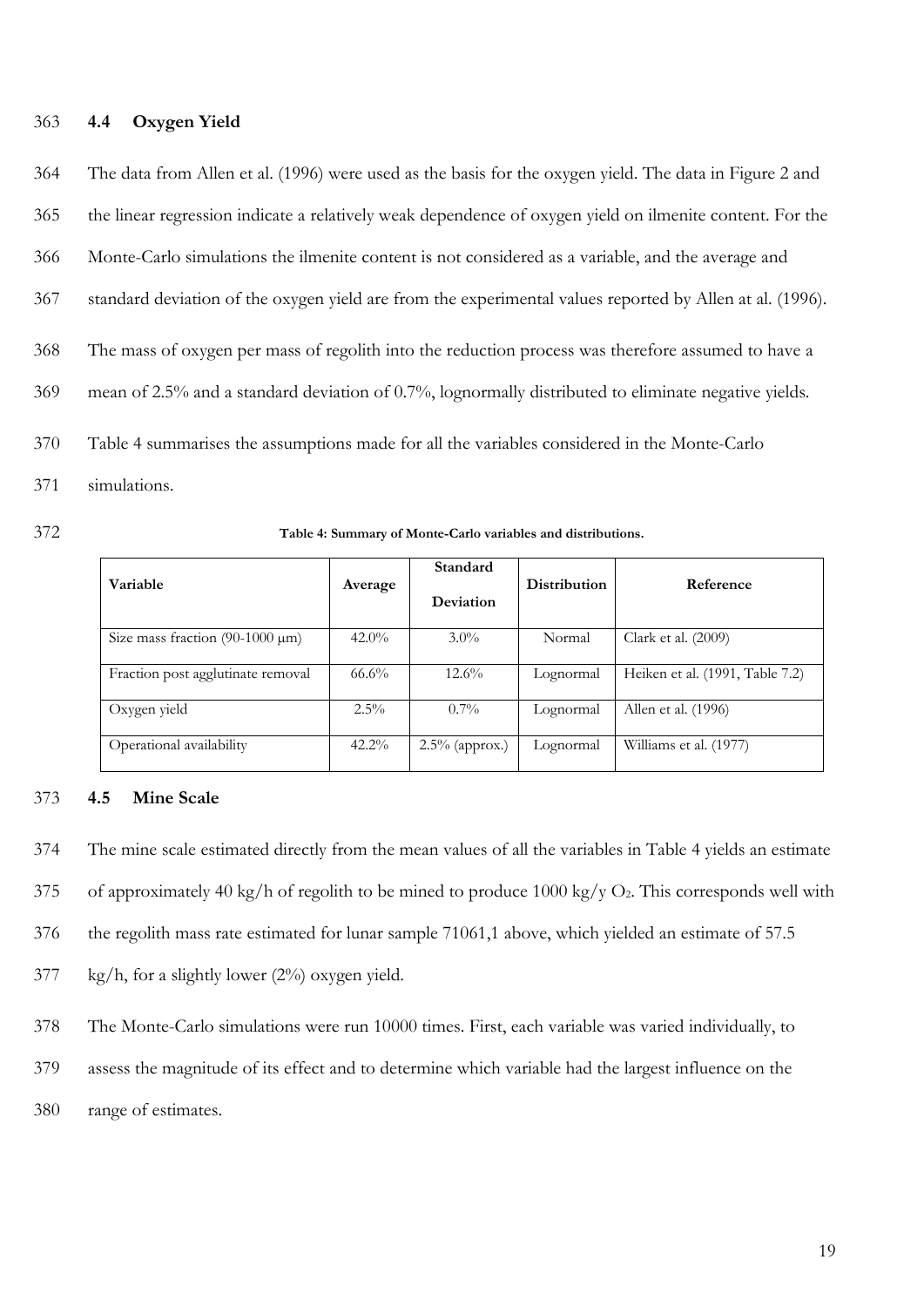A simulation output is shown in Figure [4Figure 5](#page-19-0) and Figure 5, where all the four variables were randomly sampled simultaneously. The figures show the results in two ways, as fractional and cumulative probabilities. The fractional probability shows the shape of the probability distribution of the predicted regolith mining rate required (kg/h). The most likely rate is 40 kg/h, which corresponds to using the means of all the variables. There is a long tail of predictions of high mining rates. Figure 5 shows the confidence that can be placed in the predictions. There is only a 47% confidence that a 40 kg/h mining rate will produce 1000 kg per year of oxygen, but a 90% confidence that a regolith mining 388 rate of 63.9 kg/h will deliver the required  $O_2$  rate.



**Figure 4: The range of estimates of mining scale for varied regolith properties, operational availability and O<sup>2</sup> yields**



<span id="page-19-0"></span>**Figure 5: The mining scale for varied regolith properties, operational availability and O<sup>2</sup> yields as a cumulative frequency of estimates**

389 The results taken from the simulation of each variable individually, and all variables simultaneously are

390 summarised in [Table 5.](#page-19-1)

# <span id="page-19-1"></span>391 **Table 5: Summary of Monte-Carlo results for the variables i[n Table 4](#page-18-0) individually and combined, showing the cumulative**

392 **fraction of estimates.**

|                                      | Confidence in Estimation of Mining Rate (kg/h) |      |      |      |
|--------------------------------------|------------------------------------------------|------|------|------|
| Variable                             | 10%                                            | 25%  | 75%  | 90%  |
| Size mass fraction $(90-1000 \mu m)$ | 30.9                                           | 34.7 | 44.7 | 50.0 |
| Fraction post agglutinate removal    | 35.5                                           | 36.9 | 40.6 | 42.6 |
| Oxygen yield                         | 28.3                                           | 33.4 | 48.4 | 57.1 |
| Operational availability             | 35.9                                           | 37.2 | 40.4 | 41.8 |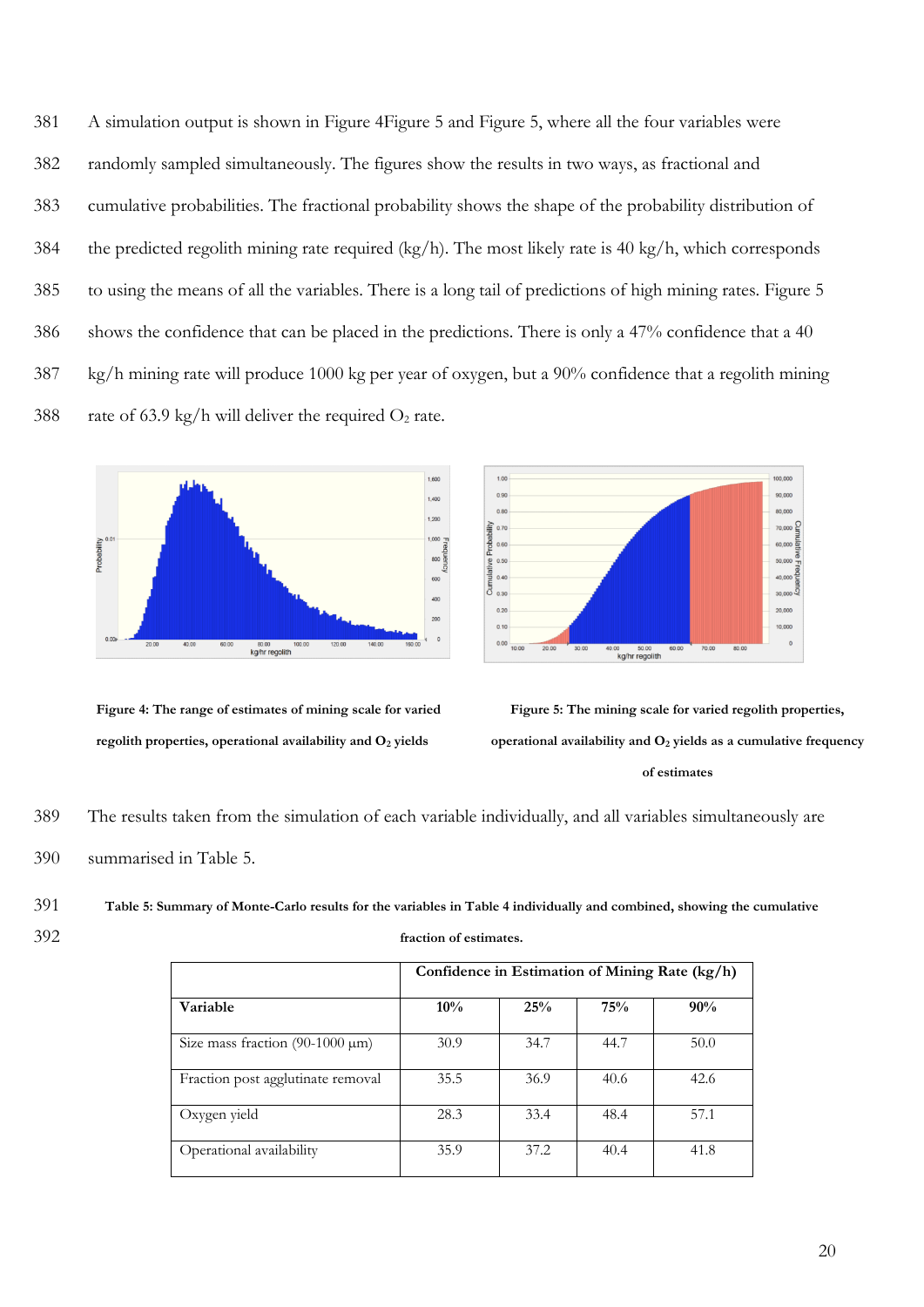| All variables simultaneously | ∠∪. | $\sim$<br><i>JZ.</i> 0 | J 1.0 | ∪.,. |
|------------------------------|-----|------------------------|-------|------|
|                              |     |                        |       |      |

- It can be observed that the interquartile range (25% to 75%) is widest for oxygen yield, and shows that gaining confidence in technology to produce, consistently, high yields of oxygen will significantly lower and narrow the mine scale estimates. Sizing, agglutinate removal and operational availability produce similar interquartile estimates. This highlights the importance of quantifying the performance of the
- hydrogen reduction process, and its performance variability to varying feedstock properties.
- When designing a lunar oxygen production facility on which will depend the survival and transport of humans, a high confidence level of adequate scale is essential. For a 90% confidence that the mine rate will be adequate, a mine must be designed to produce at least 63.9 kg/h of regolith. This is almost double the estimate not taking the variance into account. For a 95% confidence, this increases to 72.6 kg/h. These Monte-Carlo simulation estimates are orders of magnitude greater than the bare minimum that is obtained from single point calculations without taking onto account the variance.
- **4.6 Hydrogen Reduction Scale**

 The scale of the reduction operation is also required to design the complete oxygen production flowsheet from mine to product. The average size distribution and agglutinate content for a range of lunar samples was used to calculate the mine rate. Comparable data for ilmenite content was not available to relate it to the oxygen yield and the latter was treated as an independent variable in the Monte-Carlo simulations to estimate the scale required of the reduction stage.

410 The average scale of the reduction operation to produce 1000 kg/y  $O_2$  can be estimated from the mean values of the oxygen yield and the operational availability as 10.8 kg/h. This is in the range of values estimated for lunar sample 71061 in Table 3, but here not taking into account the effect of ilmenite concentration on the oxygen yield.

 The Monte-Carlo simulation was run 10000 times. First, the operational availability and oxygen yield were varied individually to assess the magnitude of their effects and to determine which of these two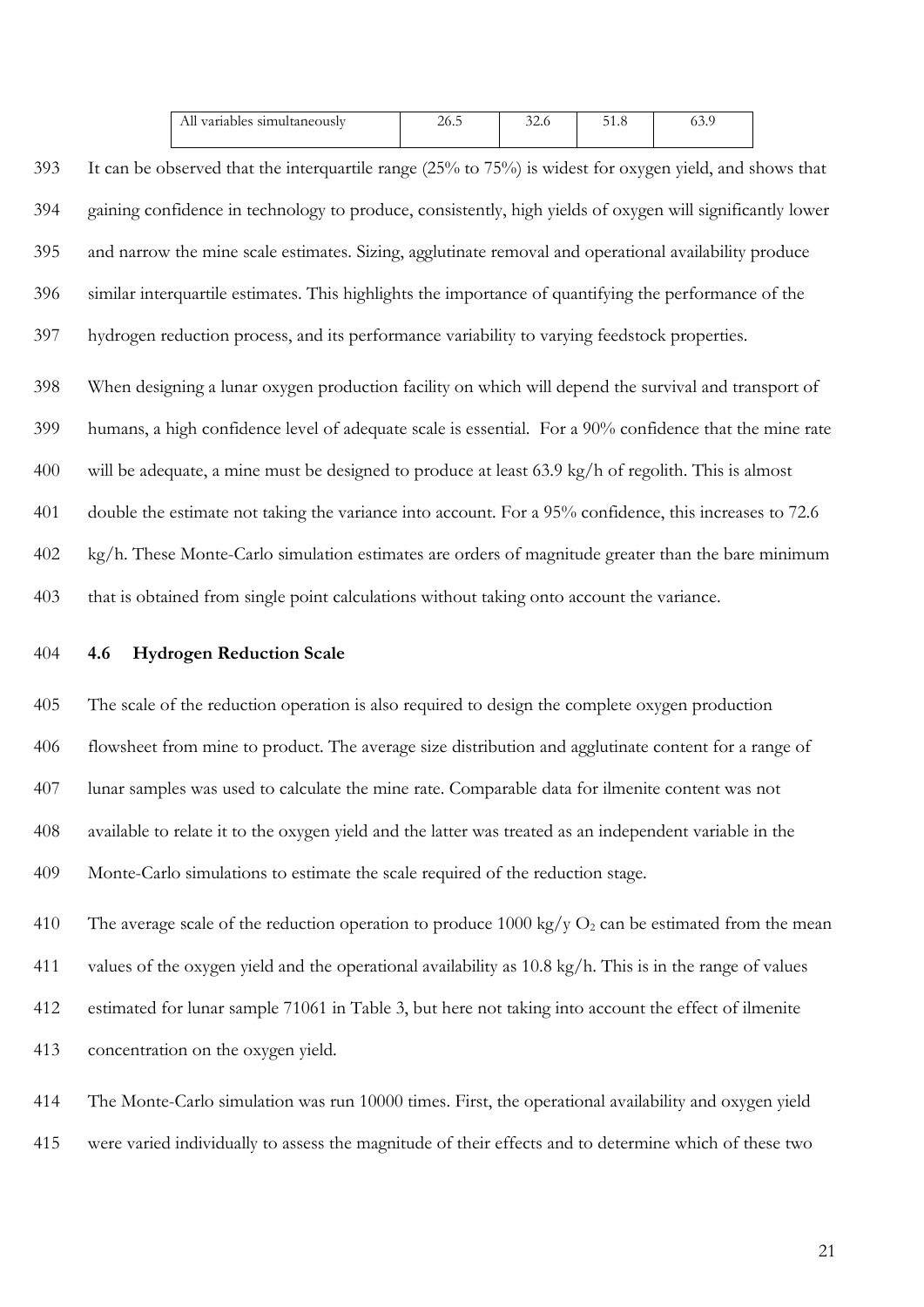- variables had the largest influence on the range of estimates. Thereafter, they were varied
- simultaneously.
- The results taken from the simulation of each variable individually and both simultaneously are
- summarised in Table 6.
- **Table 6: Summary of Monte-Carlo results for the variables i[n Table 4](#page-18-0) individually and combined, showing the cumulative fraction of estimates.**

|                          | Confidence in Estimate of Reduction Rate (kg/h) |      |      |      |  |  |
|--------------------------|-------------------------------------------------|------|------|------|--|--|
| Variable                 | 10%                                             | 25%  | 75%  | 90%  |  |  |
| Oxygen yield             | 7.9                                             | 9.3  | 13.5 | 16.0 |  |  |
| Operational availability | 10.1                                            | 10.4 | 11.3 | 11.7 |  |  |
| Both variables           | 7.8                                             | 9.3  | 13.6 | 16.1 |  |  |

 It can be observed that the interquartile range (25% to 75%) is widest for oxygen yield, and shows that gaining confidence in technology to produce, consistently, high yields of oxygen will significantly lower and narrow the reduction process scale estimates.

From the Monte-Carlo simulations under the assumptions made, there is a 90% confidence that a

reduction rate of 16.1 kg/hr of feedstock, produced from sized and decontaminated regolith, will

427 deliver the annual requirement of 1000 kg of  $O_2$ . This increases to 17.9 kg/h for a 95% confidence

level.

### **5 IMPACT ON SRU FLOWSHEET**

The mining rate estimates are significant. The estimated minimum lunar mining mass rate of 30 kg/h

will require substantial infrastructure and logistics. If the range of possible values is considered, this rate

is likely to be more than double to have sufficient confidence in the estimate, at least 65 kg/h.

The required mining mass rate determines whether the mineral sizing and decontamination can be

performed in batches, or as a continuous process. This has very significant design implications. A batch

process design may allow integration of mining and sizing equipment, so that the majority of the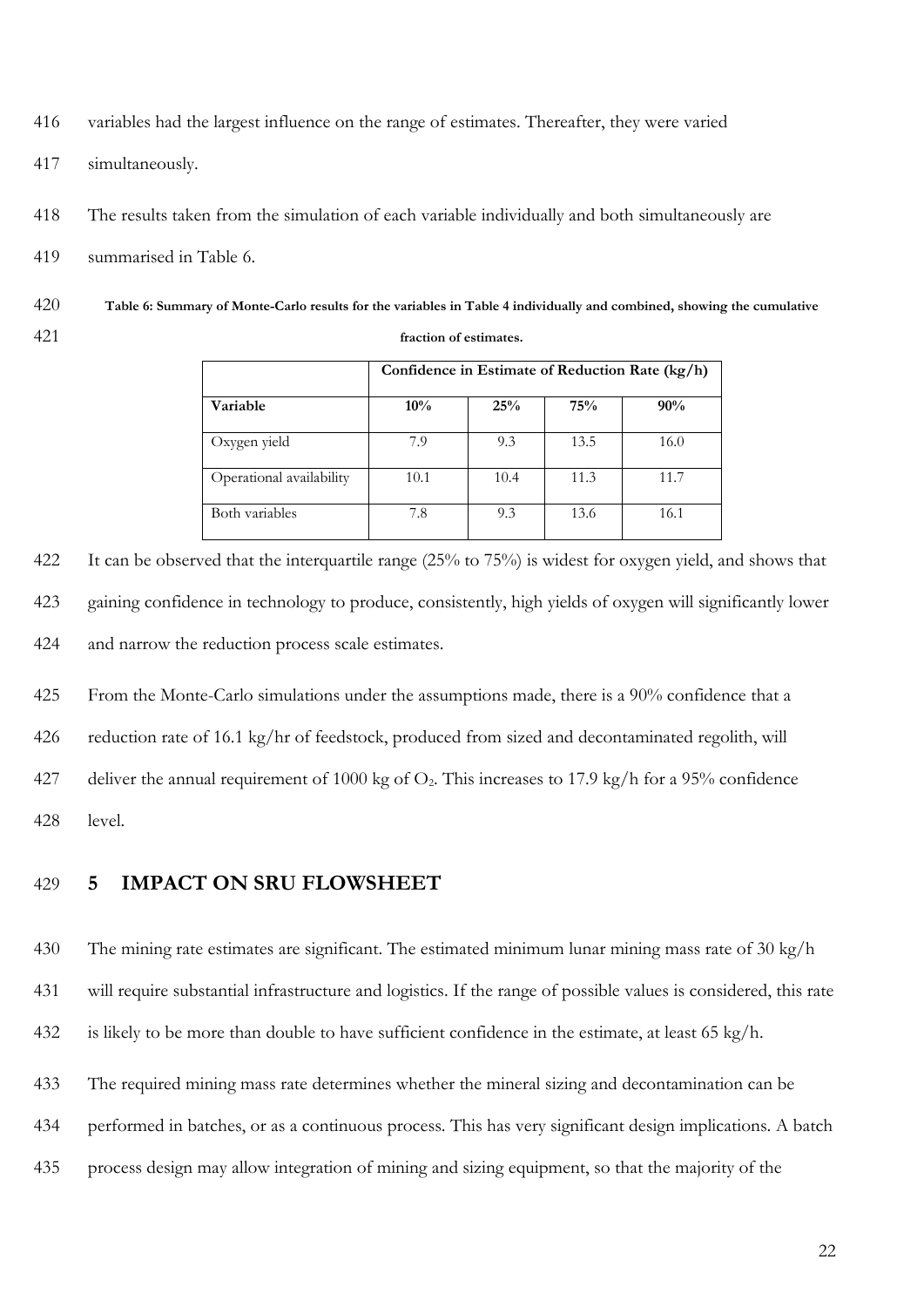unwanted material is rejected at the mining stage. This will reduce significantly the tonnages that must be transported from the mine to the centralised beneficiation and extraction points. Continuous operation may require satellite operations to prepare the feedstock, which is then transported, possibly to a single extraction point. In both cases, operation may have to pause during the lunar night.

 The specific details of the process engineering clearly depends significantly on the regolith tonnage rate 441 that has to be mined, sized, beneficiated and transported.

 Considering the reduction stage to produce oxygen, there is evidence that the oxygen yield is enhanced when the ilmenite concentration in the feedstock is increased. This is an effect of sizing and agglutinate decontamination of the mined regolith, but can also be further enhanced by mineral beneficiation. This reduces significantly the mass scale of the reduction process, but increase the mined tonnage required. This aspect of the overall oxygen production flowsheet will require significant further investigation, as the relative scales will require optimisation to determine the most efficient combination.

## **6 CONCLUSIONS**

This study has produced a range of possible values for the lunar regolith mining rate required.

 Estimates were based on data from lunar samples, and reasonable assumptions from terrestrial mining and the hydrogen reduction extraction process.

The estimated minimum mining rate required is approximately 30 kg/h, which is as much as five-fold

higher than previous estimates. Monte-Carlo simulations were performed to take into account

454 uncertainty in the values. These indicated that to have  $95\%$  confidence that adequate  $O_2$  will be

produced, the required mining mass rate is likely to be as high as 65 kg/h. The mining mass rate is

important for process design, as at some point the beneficiation process may be more efficient if

designed as a continuous rather than batch operation.

 The impact of ilmenite content on oxygen yield is significant, as it determines both the increase in the mine tonnage required and the decrease in tonnage to be treated during the reduction stage. More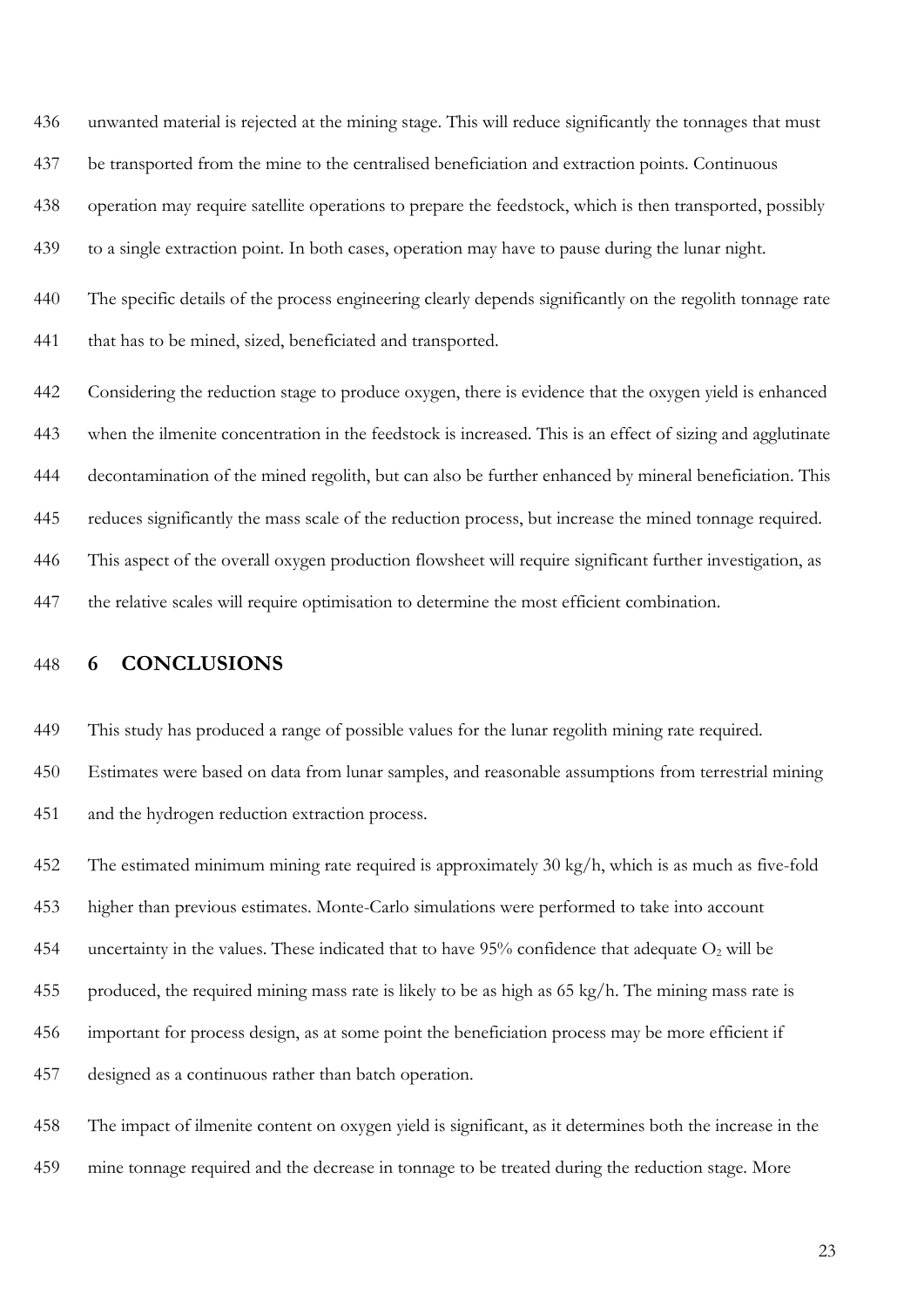accurate estimates can be made once there is greater confidence in the oxygen yields from various beneficiated feedstocks, as well as the requirements of alternative reduction processes. This is probably the source of the greatest uncertainty, and which can only be reduced by further experimentation.

 In the mining scale estimate above, no allowance has been made for activities such as preparing the mine area by removing boulders, smoothing out small craters and preparing roadways. It is estimated

that such activity could add a significant burden to the mining tonnages that must be planned for.

# **ACKNOWLEDGEMENTS**

On behalf of all authors, the corresponding author states that there is no conflict of interest.

### **REFERENCES**

- Alexander, L., J. F. Snape, I. A. Crawford, K. H. Joy and H. Downes (2014). Searching for nonlocal
- lithologies in the Apollo 12 regolith: A geochemical and petrological study of basaltic coarse fines from

the Apollo lunar soil sample 12023,155. *Meteoritics and Planetary Science* 49(7), 1288-1304.

- Allen, C.C., Morris R.V., and McKay, D.S. (1996) Oxygen extraction from lunar soils and pyroclastic
- glass. *Journal of Geophysical Research*, 101(Ell), 26085-26095.
- Carr, B. (1963) Recovery of water or oxygen by reduction of lunar rock. AIAA Journal 1(4), 921-924.
- Chambers, J. G., Taylor, L. A., Patchen, A., & McKay, D. S. (1995). Quantitative mineralogical
- characterization of lunar high‐Ti mare basalts and soils for oxygen production. Journal of Geophysical
- Research: Planets, 100(E7), 14391-14401.
- Clark, D.L., Keller, B.W. and Kirkland, J.A., 2009. Field Test Results of the PILOT Hydrogen
- Reduction Reactor. *AIAA SPACE 2009*, Paper 6475.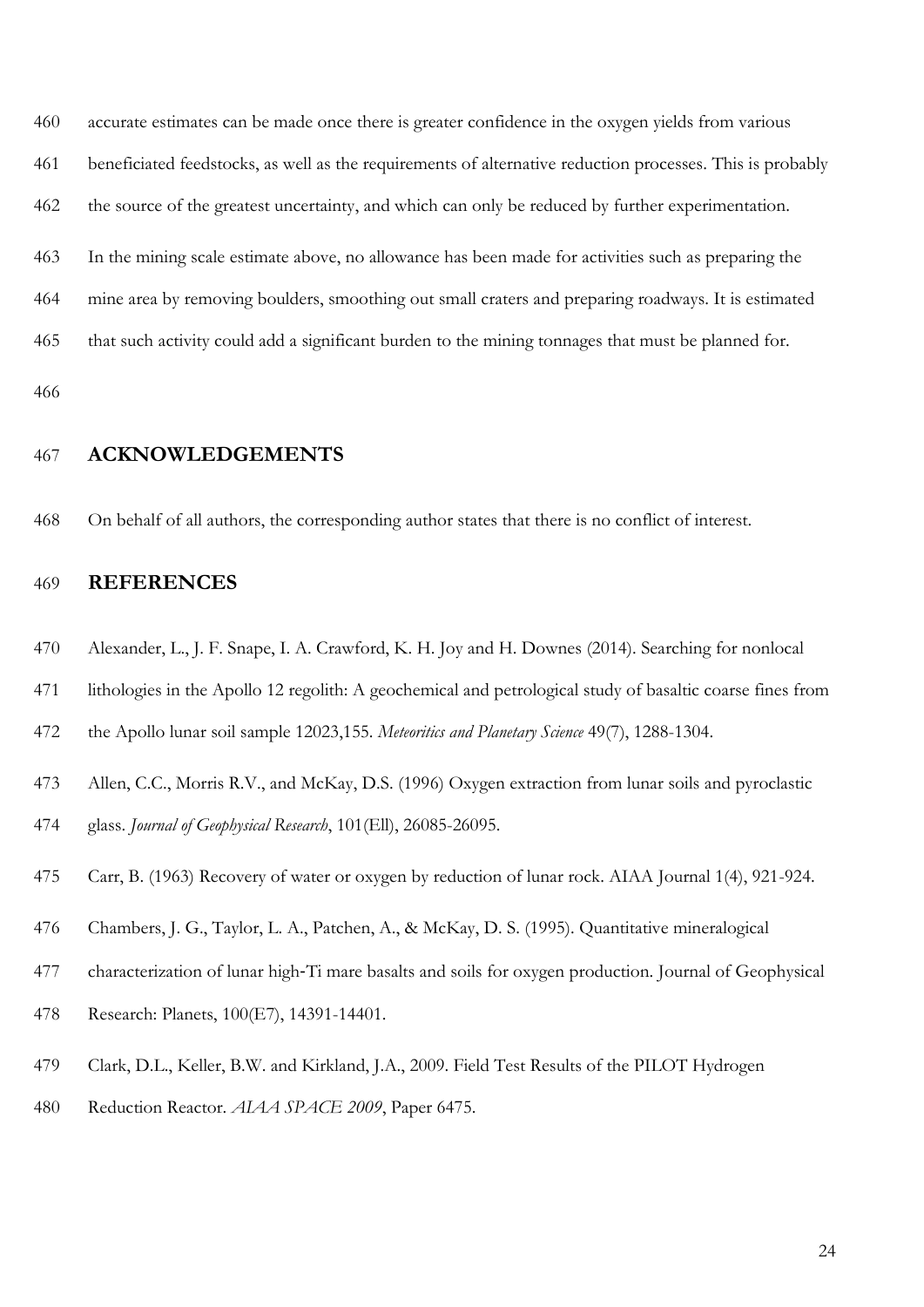- Gibson, M.A. and Knudsen, C.W. (1996) Apparatus for manufacture of oxygen from lunar ilmenite, *US Patent 5,536,378*.
- Hadler, K., Martin, D.J.P., Carpenter, J. and Cilliers, J.J. (2019). A universal flowsheet and terminology
- for in-situ resource utilisation (ISRU). *European Lunar Symposium*, Manchester.
- Heiken G. (1975) Petrology of lunar soils. *Rev. Geophys. Space Phys*., *13*, 567–587.
- Heiken, G., Vaniman, D. and French, B.M. (1991). *Lunar Sourcebook: A user's guide to the Moon*.
- Cambridge University Press.
- Kelley, C. (2007). Fine dry screening with urethane screen surfaces. The 6th International Heavy
- Minerals Conference 'Back to Basics', The Southern African Institute of Mining and Metallurgy.
- Kornuta, D. et al. (2019). Commercial lunar propellant architecture: A collaborative study of lunar
- propellant production. REACH-Reviews in Human Space Exploration, 13,
- https://doi.org/10.1016/j.reach.2019.100026.
- Lee, K. A., Oryshchyn, L. Paz, A., Reddington, M. and Simon, T.M. (2013). The ROxygen Project:
- Outpost-Scale Lunar Oxygen Production System Development at Johnson Space Center. *Journal of*
- *Aerospace Engineering*, 26(1), 67-73.
- Linne, D.L., Sanders, G.B., and Taminger, K.M. (2015). Capability and Technology Performance Goals
- for the Next Step in Affordable Human Exploration of Space. *AIAA SciTech, 8th Symposium of Space*
- *Resource Utilisation*, 5-9 January 2015.
- McKay, D.S., and Allen, C.C. (1996). Hydrogen Reduction of Lunar Materials for Oxygen Extraction
- on the Moon, *AIAA 96-0488*, January 1996.

- Muscatello, A. and Gustafson, R. (2010). The 2010 Field Demonstration of the Solar Carbothermal
- Reduction of Regolith to Produce Oxygen. First Joint Meeting of the Space Resources Roundtable and
- the Planetary & Terrestrial Mining Sciences Symposium Colorado School of MiQes, Golden, Colorado.